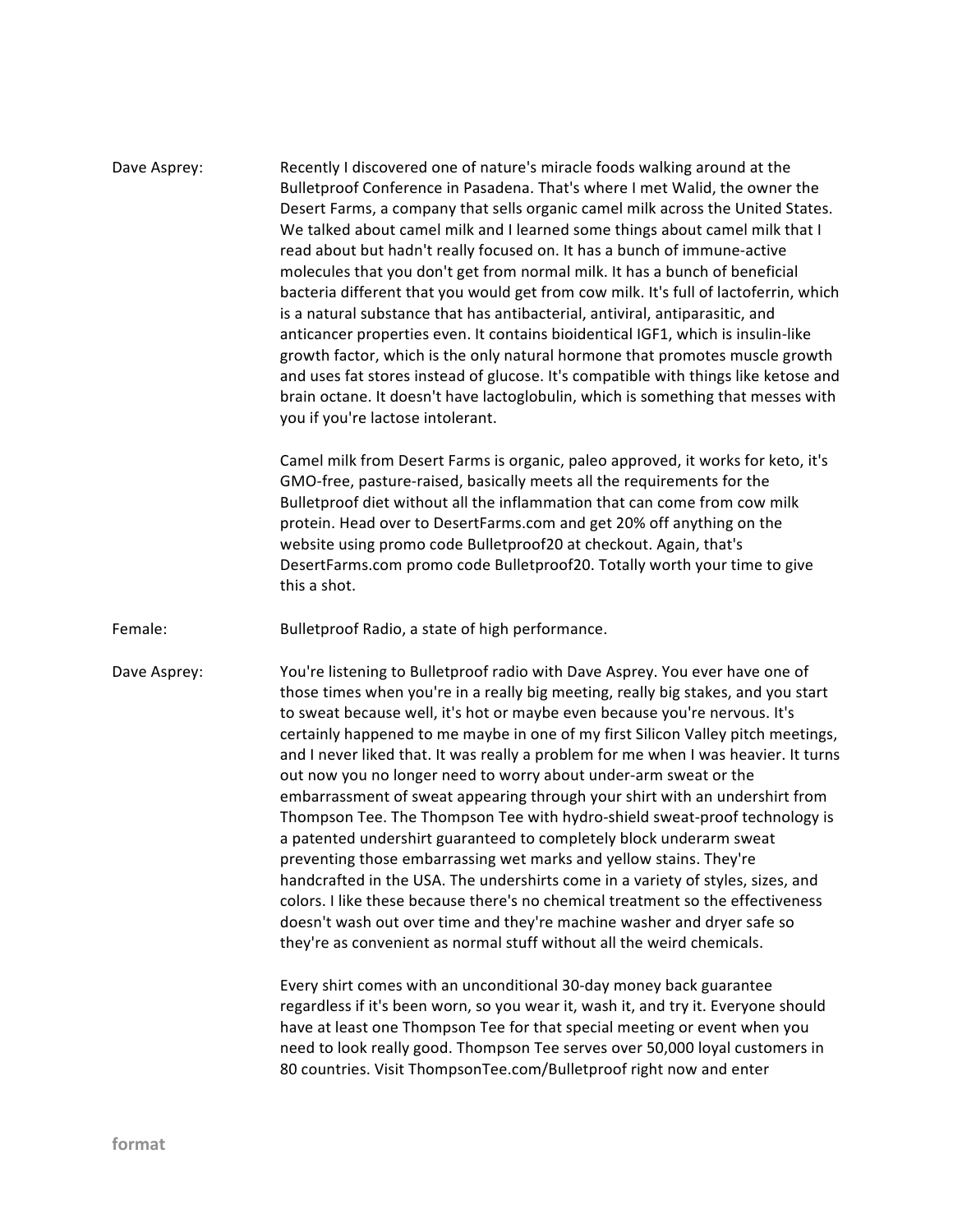Bulletproof at checkout to get 20% off your order. That's ThompsonT-E-E.com/Bulletproof and enter Bulletproof at checkout.

Today's cool facts of the day is that when most people will think of psychopaths they think of people like Hannibal Lecter or Jeffrey Dahmer, but not all psychopaths are violent criminals. In fact, most of them aren't. Some of the most successful and charming people in the world today are psychopaths. There's a combination of persuasion, manipulation, deceit and chameleon-like abilities to get people to do whatever it is they want. Another interesting fact is that a disproportionate number of CEOs, lawyers, entertainers, sales professionals, and of course, politicians, have psychopathic tendencies.

Today's guest on the show is a guy who knows-

Jordan H: Great lead-in.

Dave Asprey: Is a guy who knows a thing or two about psychopaths. Just kidding. I think about that intro, Jordan, in addition to running Bulletproof Radio, I'm also a full-time CEO at Bulletproof. We're a coffee company, we make [inaudible 00:03:56] and things like that, and one of things I pay attention to is hiring. Something that I'd like to share with you is if you're hiring, do you know where to post your job to find the best candidates, isn't enough to find quality candidates. If you want to find the perfect hire, you need to post your job on all the top job sites and now you can with ZipRecruiter.com you can post your job to 100-plus job sites including social media networks like Facebook and Twitter all with a single click. Find candidates in any city or industry nationwide. Just post once and watch your qualified candidates roll into ZipRecruiter's easy-to-use interface. No juggling emails or calls to your office. Quickly screen candidates, rate them, and hire the right person fast.

> Find out today why ZipRecruiter has been used by over one million businesses, and right now my listeners can post jobs on ZipRecruiter for free by going to ZipRecruiter.com/bullet. That's ZipRecruiter.com/bullet. One more time, try it for free. Go to ZipRecruiter.com/bullet.

Well, this is Jordan Harbinger, very successful podcaster who runs The Art of Charm podcast who studies charm and not all people who are charming are psychopaths, few of them are. Still, I thought it was a great intro for you, Jordan.

Jordan H: Yeah, thanks. Jordan Harbinger, part-time psychopath here.

Dave Asprey: Jordan's podcast, The Art of Charm, gets about two million downloads a month, maybe two-and-a-half million, roughly twice of Bulletproof Radio. Basically, we're both pretty good podcasters, but because Jordan's so charming, he's kicking my ass as far as I can tell.

Jordan H: It's the psycho factor. It works every time.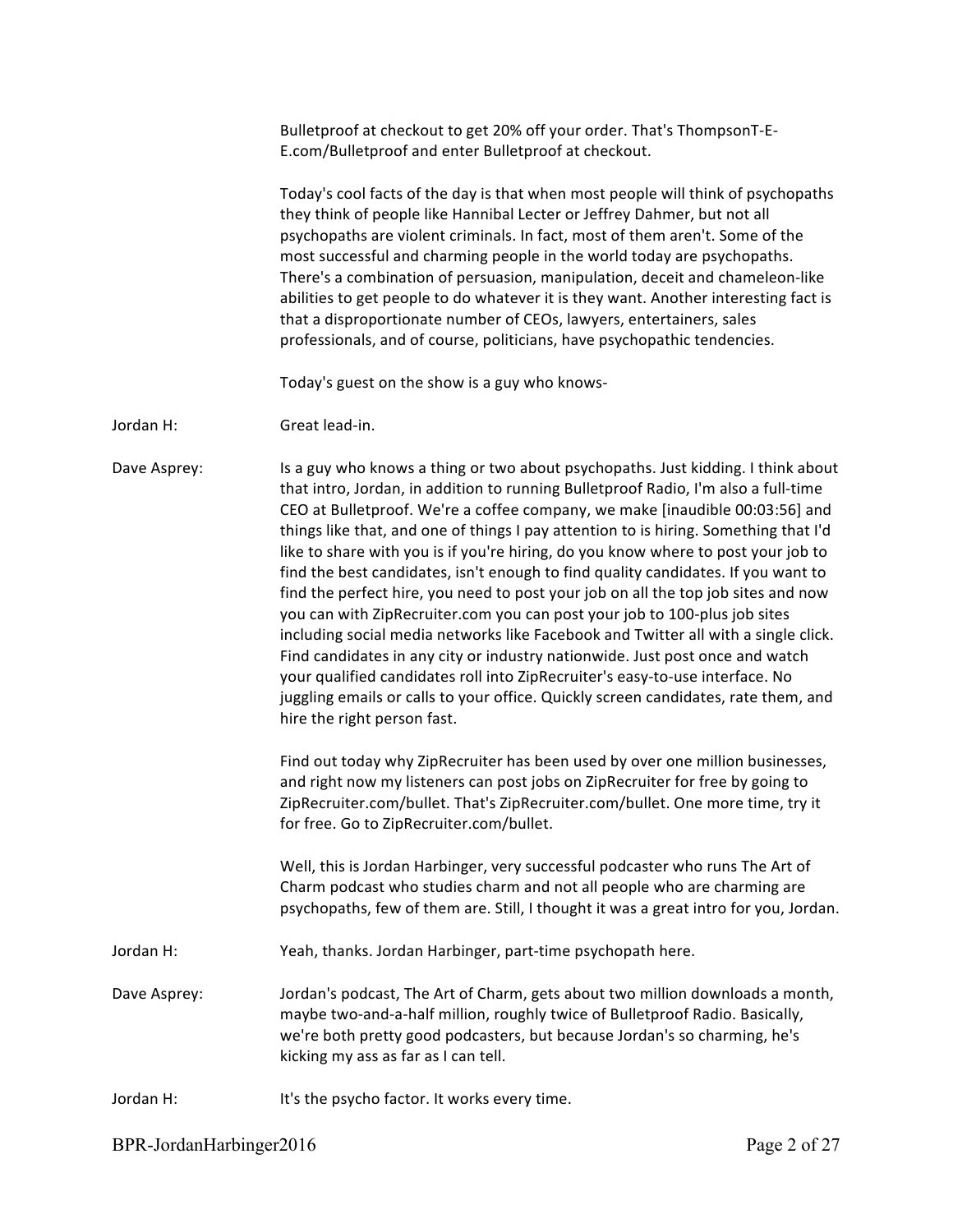Dave Asprey: The other thing's that interesting that Jordan does and the reason we've got him on the show today is that he runs The Art of Charm boot camps where he teaches people about relationships, business, networking, and self-confidence. As you'd expect for a guy with his level of visibility's been in all the media things like Huffington Post and Men's Health and Details magazine. The cool thing, and we're going to talk about this on the show, is that he's so charming. He talked his way to freedom during two different kidnapping attempts, just kind of legit. Jordan H: They were actually successful kidnappings. Dave Asprey: You were kidnapped? Jordan H: Yeah, twice. It's funny because attempts, at what point does it not become a kidnapping anymore? I don't know, but we can explore that. Dave Asprey: We're going to talk about resolutions and how to get things you want into your life and how to build them in, because you spend a lot of time thinking about that and we're really going to focus on the most popular New Year's resolution of 2015, it was the most popular ones according to AC Nielsen who measures this crap. I'm going to ask you how an average person can achieve those goals. Before then, how can an average person talk their way out of two kidnappings? Tell me the story. We'll just go there. Jordan H: Sure. I'll shorten them both up so we don't take up the whole show, but basically the first kidnap story I was 20. I'm 36 now so to put that in context. Sixteen years ago I was in Mexico City and I worked for a non-profit. I lived in a crappy area, kind of a like barrio-type place, and I lived on the roof of a house that was not finished. I lived with this family and I got into a taxi and it turned out to be a fake taxi. One of the reasons I'm still here is because nobody had mobile phones in 2000, especially in Mexico City. It was just not a thing. Most people didn't have cell phones. The guy was trying to drive to an area where he had, I assume, had reinforcements or other people waiting for him to show up so they could probably get in and take people who he had thrown in the car or maybe just rob them or beat them up, whatever. At that point I had been working out a lot. I was doing, at that point, what we now call MMA, so ground fighting and boxing and stuff like that. We just called kihon which is some Japanese word for basic. I was 20 so I had been lifting weights everyday and this guy was probably 50 and he'd been driving a cab everyday. You can imagine the difference in our physics. I couldn't get out of the car because you know how old cars especially, it was a VW Bug, the locks on old

> crappy cars, the plastic parts ripped of so they go below the window frame, I guess you would say? I couldn't just pull the lock up. When the doors were locked, I'm stuck in this car unless this auto glass or maybe not auto glass, this plate glass. Then what? Reach out and then the door still locked. I was, "What am I going to do?"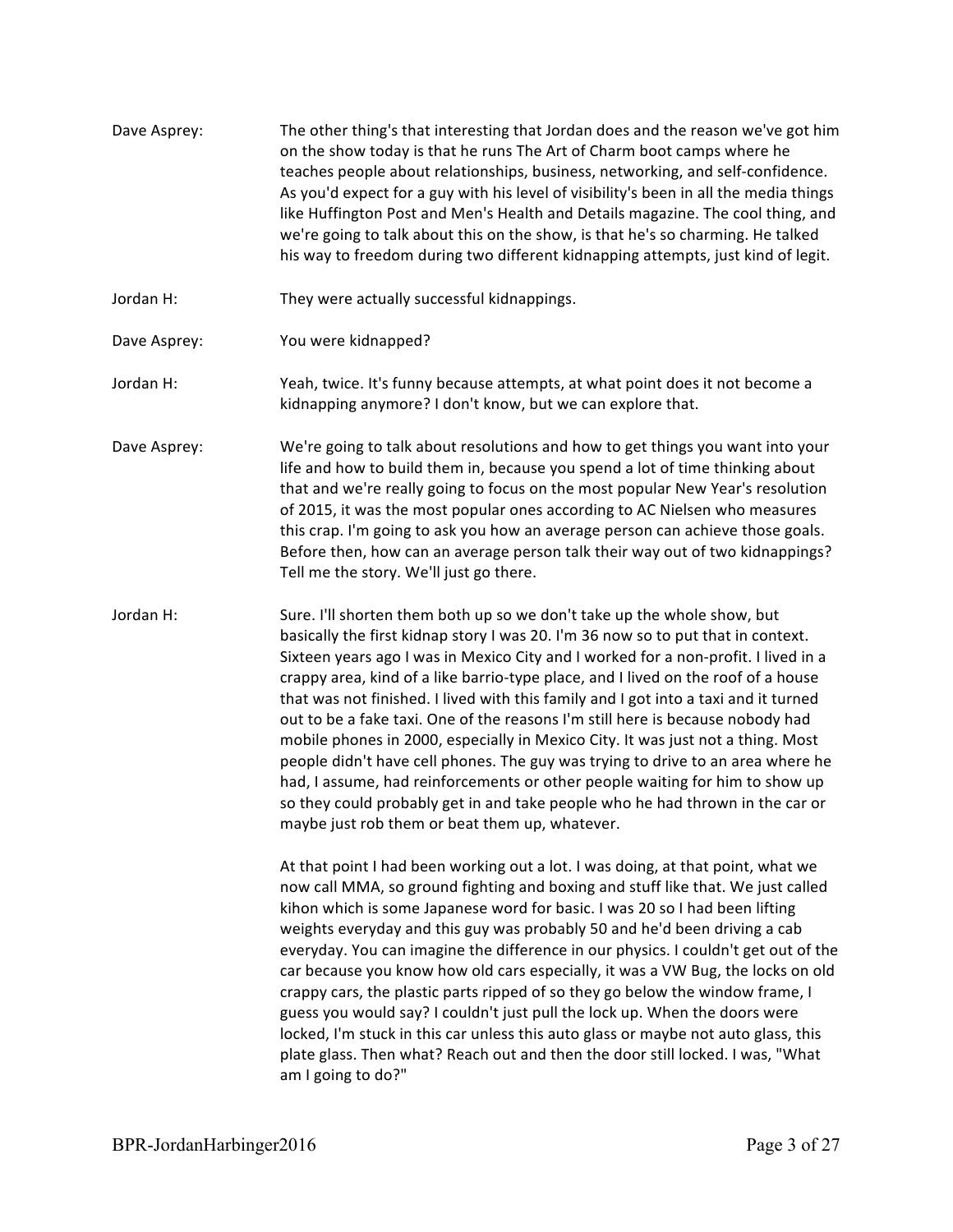I told him to turn around and he wouldn't turn around. I told him to let me out, he wouldn't let me out. At the next light, he had slowed down and I was, "Look, let me out of this car." He goes, "No, no, no, my friend's house is right up here." He starts to pull over in front of these shady, gross buildings and I was don't get out of the car, don't get out of the car. I put my arm between him and the door thinking what if he just bounces out of the car? He made a fast one for the door. He didn't know my arm was there. I just reached around the seat and just basically reached entirely around my arm and pulled in and just smothered him with my forearm basically.

Dave Asprey: Nice.

Jordan H: Then he stopped moving for a minute. I had to crawl between the two front seats because I still couldn't get out of the car. I had to crawl between the two front seats, open his door, push him out, get out. Tried to get the keys and drive the car. I didn't know how to drive a stick shift, especially a stick shift that had been manufactured in 1968. I could drive a nice Ford Mustang or something but I wasn't about to be able to figure out ... There's a trick with a clutch. With every car that's over 10 years old has a trick, maybe even five years old. I couldn't figure this out and adrenaline was going crazy. As you know just from your studies, when there's enough adrenaline you couldn't probably do the alphabet, so let alone try to figure out how do a stick while you're trying to make sure nobody's coming out.

> I ended up not being able to do the car thing. Took the keys out of the ignition and chucked them so that they couldn't chase me in the car and just ran. I don't know how far I ran, but it seems like some kind of half marathon and I'm running it in Banana Republic chinos and stuff until I get to a main road. Then I'm trying to flag down cars, but I'm drenched in sweat, I'm a white dude in Mexico City. At the time I had fake dyed blond hair because I was 20 and I was idiot and I did that to myself. Nobody would stop and I just kept thinking what if these guys come back?

> Finally someone stopped and took me to a metro station because they were, "What are you doing here?" I was dressed really nicely. I just looked like crap because I had been running. I was clearly super scared so I think they just realized, all right, this guy's in the middle of the 'hood and this doctor had stopped with who I thought was his daughter now I think it's probably his girlfriend actually. She was one-third of his age. She's, "We can't just leave him here," because I was in the middle of the 'hood so they took me. I didn't talk my way out of that one. That was a brut-force method.

Dave Asprey: You smothered your way out of it.

Jordan H: I smothered my way out of it. The second one that I had was I worked as an English teacher in the former Yugoslav Republic of Serbia. Not Siberia, but Serbia. A lot of people get those two things confused.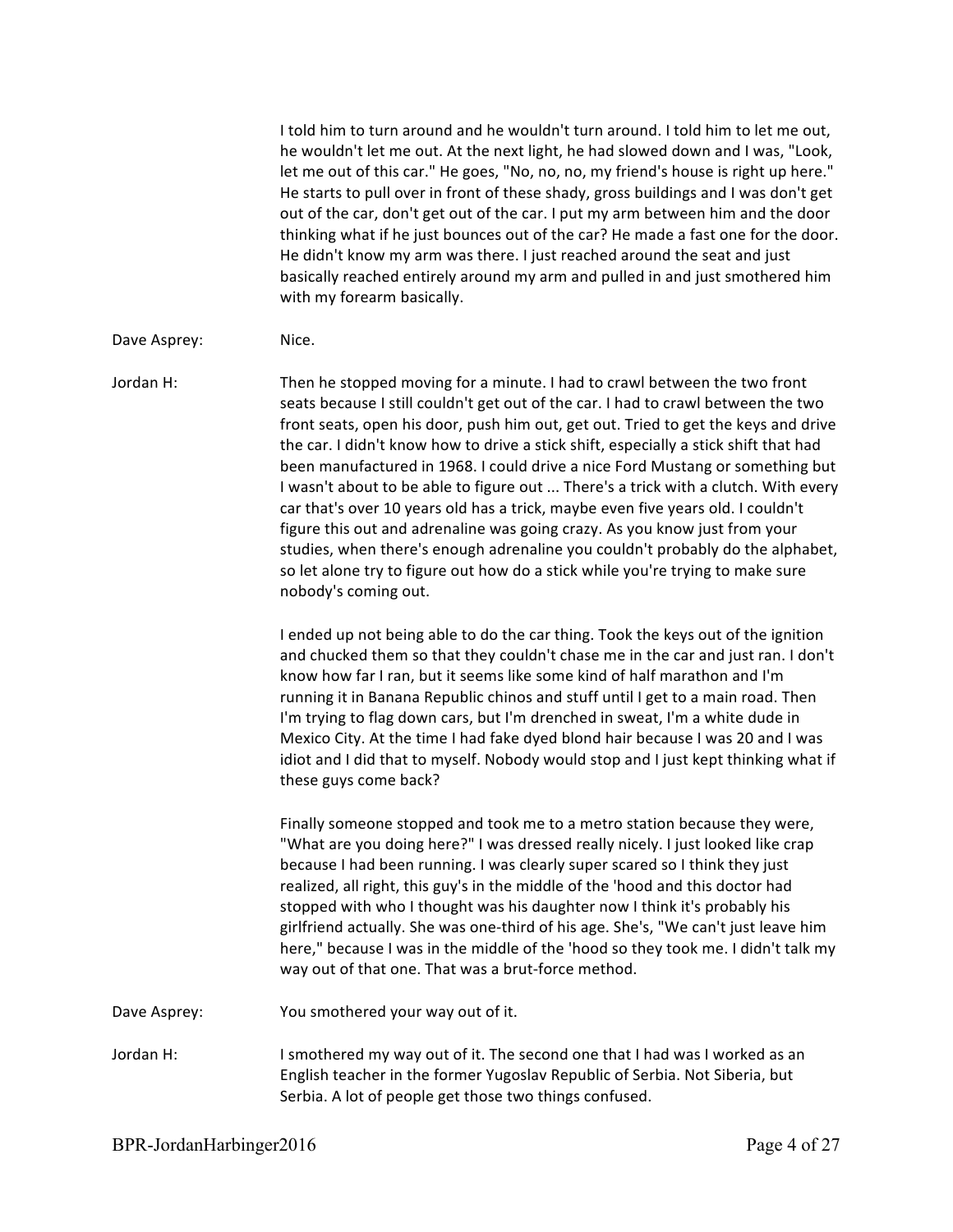Yugoslavia/Macedonia/whatever. In fact, we still called in Yugoslavia in 2005 and that's the name it had on maps. In those countries you have to register with the police wherever you go because they're socialist and they want to keep tabs on everybody. They don't have pesky freedom getting in the way of authoritarian rule. I decided I can do that, but it became more and more of a pain because you have to the police station, you got to wait at the police station, you got to register at the police station, and the police were total jerks about it every time. They treat you like a criminal.

One time I was there really late at night because you've got to register the day you get in. I'd gotten in at 11:00, so I was sitting there at 1:30 a.m. and instead of doing the paperwork they just decided, oh, you must be a criminal because you're here so late, so you're going to jail. They threw me in jail with a bunch of roma women, aka gypsies, which I think is not a nice term for that. I'm not sure.

- Dave Asprey: I think they're okay with calling themselves that.
- Jordan H: They might.
- Dave Asprey: I have a few friends who still call themselves gypsies.
- Jordan H: So do I, I just don't want anybody, "How dare you?" Technically, roma.
- Dave Asprey: We're both offending people inadvertently?

Jordan H: Yes, exactly. I'm in jail with them and they're chain smoking and yelling and talking the whole night and I thought, this is the last time I'm going to voluntarily register. I stopped doing that, so they started looking for me thinking this guy's some kind of spy. I ended up on state security radar because I was not registered with the police, but my job as an English teacher, the people paying my salary was the US Department of Defense. They were, oh, he's definitely a spy. This is a cover. Then they found me and my buddy. His dad was a war criminal in the former Yugoslavia so he had fallen out of favor with the current folks and he lived in Italy. His step-day was Saddam Hussein's lawyer. This guy had some weird connections to a country that were no good.

> He happened to live in this building where this arms dealer had been busted a couple weeks prior and they found RPGs and stuff. His address was all over the news. The police eventually caught up to us at a festival and they thought we got this guy who lives in the arms dealer's building and then we got this guy who's supposedly an English teacher who was not registered with the police. This can't be just a coincidence. They took us and they were taking us off the festival island which was in this old Turkish fortress, speaking of Game of Thrones, it looked a lot like that. They started yelling at us and they were really, really aggressive. They were also drugged out because their state security officers, it's not like this professional FBI state security CIA-types. A lot of them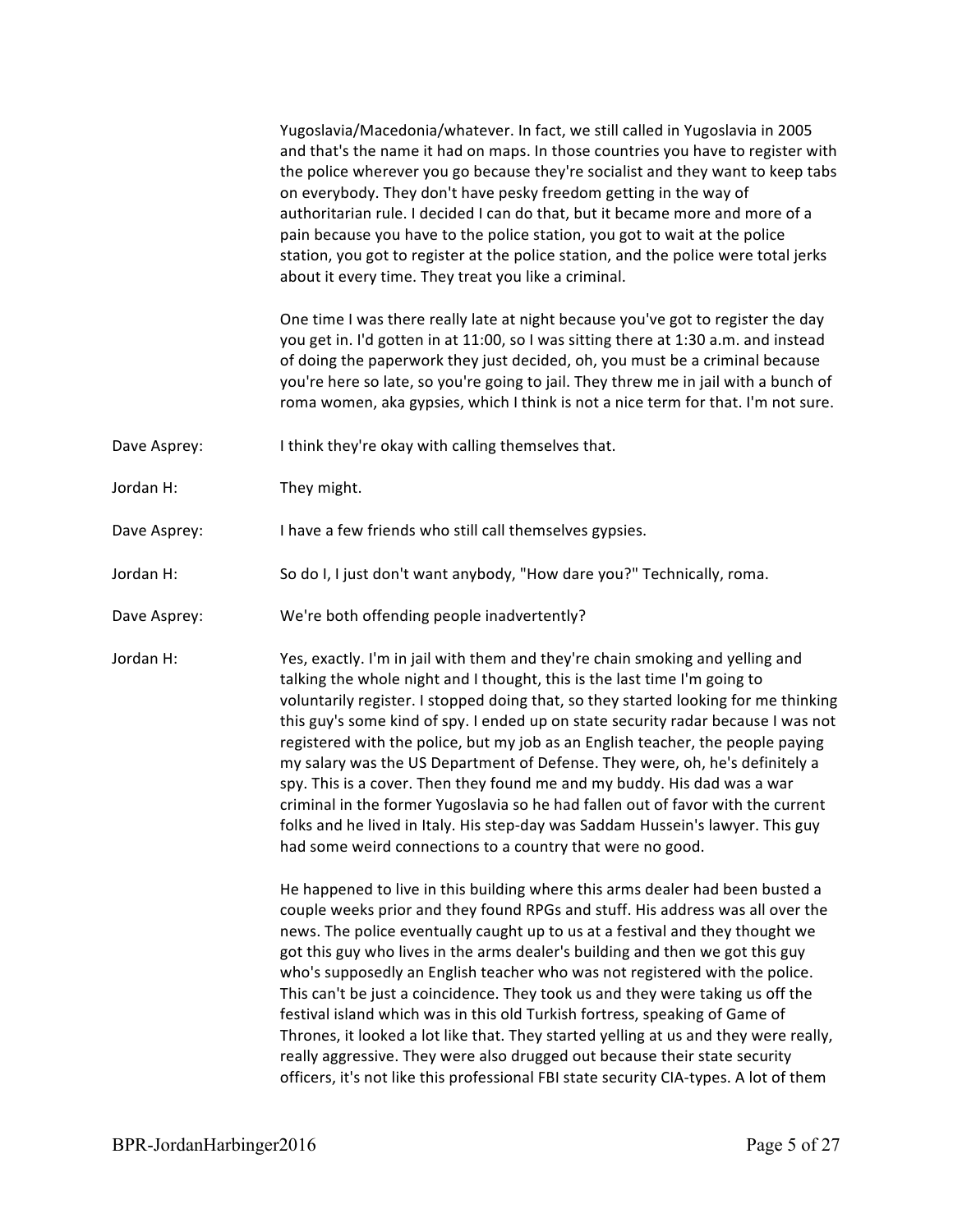are just like deadbeat war criminals from Bosnia that got relocated to Belgrade or wherever, or [Movisaad 00:14:16].

These guys, they were not thinking logically. I pulled in a lot of AOC, Art of Charm, principles, like get them emotionally reacting in a different way because they were, "America bombed us. You're a spy." I was, all right, I got to reguide their emotions to something more calm and then redirect them, not reguide. I need to redirect them to somewhere more calm. I started talking about yeah, America is full of shit and agree with them and then bring it down a couple notches where I go I love living here. It's amazing, it's so fun. I love the food and the drinks. All right, these guys are slightly overweight and they're drunk, so food and drink. They're probably huge fans.

We started talking about those things and, of course, my friend is all pulling the whole, "Do you know who I am," kind of thing, or "Do you know who my dad is?" That didn't work as well. They took us to this safe house. They were still basically beating the snot out of my friend and they were talking with me more about Serbian culture and food and trying to discern whether or not I was actually a spy or just actually a teacher, which I was. Every emotional topic I brought back down to a logical level. If it was, "You bombed us, you guys are fuckers," or whatever, I would just go, "All right, actually what we do is ..." this, or here's this other way that we operate. Here's what I'm doing, I'm teaching English to refugees. They were like, "This is BS," and I'd say, "Call my boss."

They would be on my phone and I just kept them thinking and I kept them thinking and I kept them talking. Once people get emotional, they can get out of control and things can escalate. That's why you see crowds going insane over stupid stuff like sports or even nontrivial stuff like elections. You see people who are normally just quiet sitting in the corner doing paperwork lighting police cars on fire, right, because they're just so emotional. I tried to keep them out of that state as much as possible. After a while, I had been talking about food, politics, and really keeping this guy in a logical head space. Eventually, I asked for some water. Since we were in this place where there were broken and rusty pipes coming out of the basement, I knew that he would have to go upstairs to get water.

He went upstairs. I heard nothing for a while, and then I heard him actually get in the car and drive away thinking they maybe had to go buy some water. You're probably thinking well what do they care whether or not you have water and the truth is, I got the guy who was interrogating me to at least respect me enough as a human. We were really sick and I was still bloody and stuff from earlier stuff. They were all right, we need to take care of this. I was, "Look, I need to be in good condition. I have a meeting with the foreign minister tomorrow," dropping some things that said look, I'm going to be missed and I'm also connected with people in government in your country. Luckily, one of my students was the interior minister at one point and also a representative to the UN. I was able to drop his name and they were able to go, "Who is this? Can we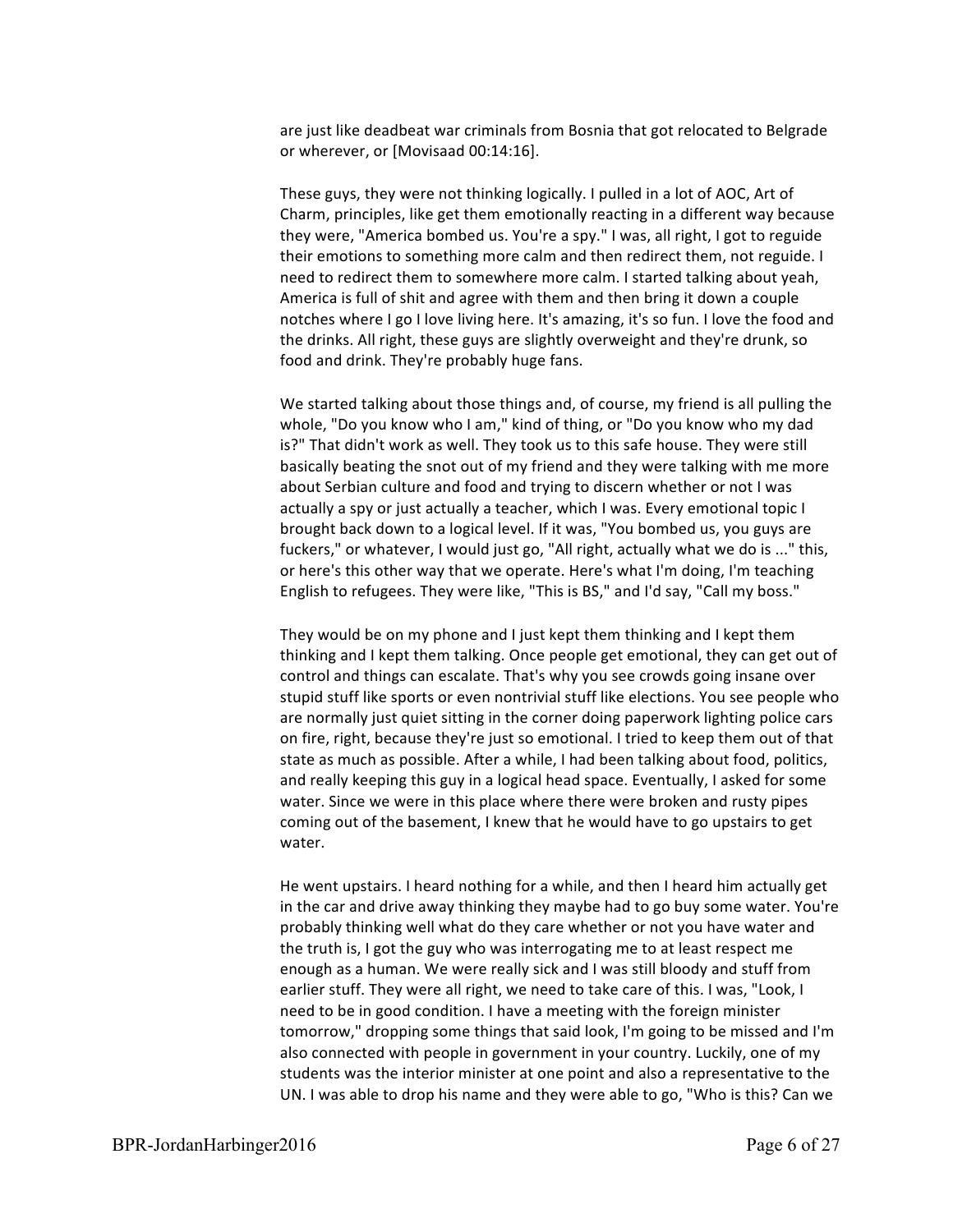|              | verify this?" It was interesting because even my own student couldn't do<br>anything to get me out of that situation and couldn't help me after that<br>situation, but he was able to verify that these were government guys.                                                                                                                                                                                                                                                                                                                                                                                                    |
|--------------|----------------------------------------------------------------------------------------------------------------------------------------------------------------------------------------------------------------------------------------------------------------------------------------------------------------------------------------------------------------------------------------------------------------------------------------------------------------------------------------------------------------------------------------------------------------------------------------------------------------------------------|
|              | After they got in the Jeep and bounced, I dragged my friend out of there and we<br>essentially re-escaped these guys and got re-arrested by regular police who<br>didn't believe a word of what we were saying until they verified that we were in<br>a black Jeep with government plates, with tints. Here's the guys what they<br>looked and everything and they found them later and they couldn't do anything.<br>The police actually found them and all they did was get our phones back and my<br>hat. It was very lucky. My friend had puncture wounds all over his body from<br>needles that they were jabbing him with. |
| Dave Asprey: | Wow.                                                                                                                                                                                                                                                                                                                                                                                                                                                                                                                                                                                                                             |
| Jordan H:    | He was bleeding, he had burns, so he had to go to the military hospital for four<br>days.                                                                                                                                                                                                                                                                                                                                                                                                                                                                                                                                        |
| Dave Asprey: | He was seriously tortured. They beat you up, but you still stayed calm.                                                                                                                                                                                                                                                                                                                                                                                                                                                                                                                                                          |
| Jordan H:    | It was about staying calm and about redirecting the conversation to a logical<br>level, because it's really hard to get upset and emotional when you're also trying<br>to solve a problem with your brain.                                                                                                                                                                                                                                                                                                                                                                                                                       |
| Dave Asprey: | It's totally true and there's ways you can practice that, right? I did the urban<br>escape and evasion course a while back.                                                                                                                                                                                                                                                                                                                                                                                                                                                                                                      |
| Jordan H:    | With Kevin  Who taught that?                                                                                                                                                                                                                                                                                                                                                                                                                                                                                                                                                                                                     |
| Dave Asprey: | That was Kevin Reeve.                                                                                                                                                                                                                                                                                                                                                                                                                                                                                                                                                                                                            |
| Jordan H:    | Yeah, Kevin Reeve. I took that same course, exactly.                                                                                                                                                                                                                                                                                                                                                                                                                                                                                                                                                                             |
| Dave Asprey: | Nice.                                                                                                                                                                                                                                                                                                                                                                                                                                                                                                                                                                                                                            |
| Jordan H:    | Yeah, afterwards, five years too late.                                                                                                                                                                                                                                                                                                                                                                                                                                                                                                                                                                                           |
| Dave Asprey: | You took it afterwards so-                                                                                                                                                                                                                                                                                                                                                                                                                                                                                                                                                                                                       |
| Jordan H:    | I took it much, yeah, afterwards.                                                                                                                                                                                                                                                                                                                                                                                                                                                                                                                                                                                                |
| Dave Asprey: | For listeners, this is a course you can go through where they teach you what to<br>do if you're kidnapped, how to get out of handcuffs and how to know you're<br>being tailed, how to tail people. The final exam is they literally hood you,<br>handcuff you, throw you in the back of a van and you have to escape and then<br>run missions while a team of bounty hunters are after you. What made me think<br>of this, Jordan, is you talk about how you ran a half marathon.                                                                                                                                                |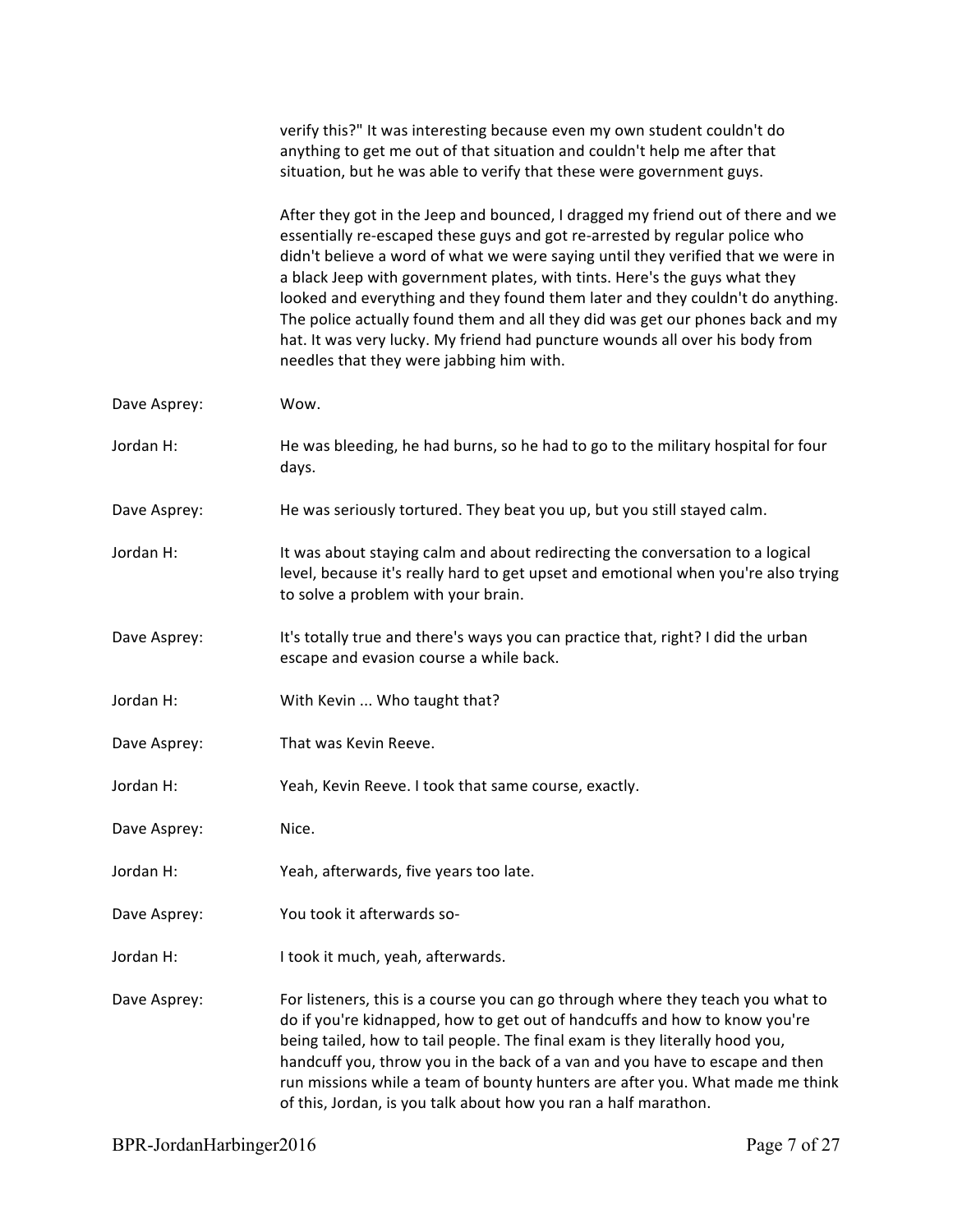| Jordan H:    | Yeah.                                                                                                                                                                                                                                                                                                                                                                                                                                                                                                                                                                                                                                                                                                                                                               |
|--------------|---------------------------------------------------------------------------------------------------------------------------------------------------------------------------------------------------------------------------------------------------------------------------------------------------------------------------------------------------------------------------------------------------------------------------------------------------------------------------------------------------------------------------------------------------------------------------------------------------------------------------------------------------------------------------------------------------------------------------------------------------------------------|
| Dave Asprey: | When I escaped you have this adrenaline and I remember this time where I was<br>freaking out a little bit, and really you're not in danger if they kidnap you again.<br>They just drop you off. You have no money, you have no cell phone, you have<br>no way to do anything. You just have to socially engineer everything. I'd met<br>with one of the other people who been kidnapped and we were plotting and<br>scheming to try and stay free and to run these little missions. This is in Santa<br>Monica, which is a pretty nice part of town really, but you're still scared and you<br>have no way to get across town. I was, "Okay, I think they spotted me," and I<br>just hightailed out of there.                                                       |
|              | When I finally hooked up with people I was six miles away and I don't even<br>know how I got six miles away. You get that adrenaline. I had a little costume<br>with me, a red knit cap and a fake ponytail. What really stood out for me is one<br>of the guys who had military training was okay. Our job was to go talk to the guy<br>wearing the black hat at the bus stop and two of the people at the bus stop are<br>bounty hunters and you can see them. How can I run this mission? I'm hiding<br>and running away and he shows himself wearing the red hat and then they<br>come to chase him and he goes into a store, he's, "Hey, can I go out the back?"<br>He goes around, does the mission, and he's totally cool and I was about to shit<br>myself. |
| Jordan H:    | Very cool. That's a good plan, right? He distracted them and the other guy<br>stayed there.                                                                                                                                                                                                                                                                                                                                                                                                                                                                                                                                                                                                                                                                         |
| Dave Asprey: | It just took a level of rational stuff. I was already too adrenaline and too not<br>logical to even formulate a plan. I learned a lot about myself that way and I<br>didn't have the real threat of torture like you experienced or any that, but it was<br>a learning experience for me in a big way.                                                                                                                                                                                                                                                                                                                                                                                                                                                              |
| Jordan H:    | It was a cool course. I'll tell you, I got caught a bunch during that class and the<br>reason I got caught a bunch, I think it's easy to blame other people, but I didn't<br>have a good plan for most of my hiding. If they were chasing me I remember I<br>tried to watch a little league game and the coach was, "Can I help you?" I was,<br>"I'm hiding from a friend of mine." He was, "No, this is too weird. This is a little<br>league game, bro." I got caught then and I thought that was a cool plan.                                                                                                                                                                                                                                                    |
|              | Speaking of fitness, health, and nutrition, they put me with this one guy. There<br>was a bunch of FBI guys, there was a bunch of security guys, police officers, and<br>then there was one arm-chair prepper guy, and I thought for a prepper, "Listen,<br>buddy, if you're preparing for the apocalypse," he was at least 100 pounds over<br>weight. You know how they lock you in the van and then they leave the van to<br>go to Home Depot or whatever it is and you escape the cuffs and you get out of<br>the van. This guy walked maybe half a mile with me at a very slow pace before<br>basically just tapping out. At the end of the course, Kevin told me, he goes,<br>"Look, we knew that was going to happen and you did better than we thought       |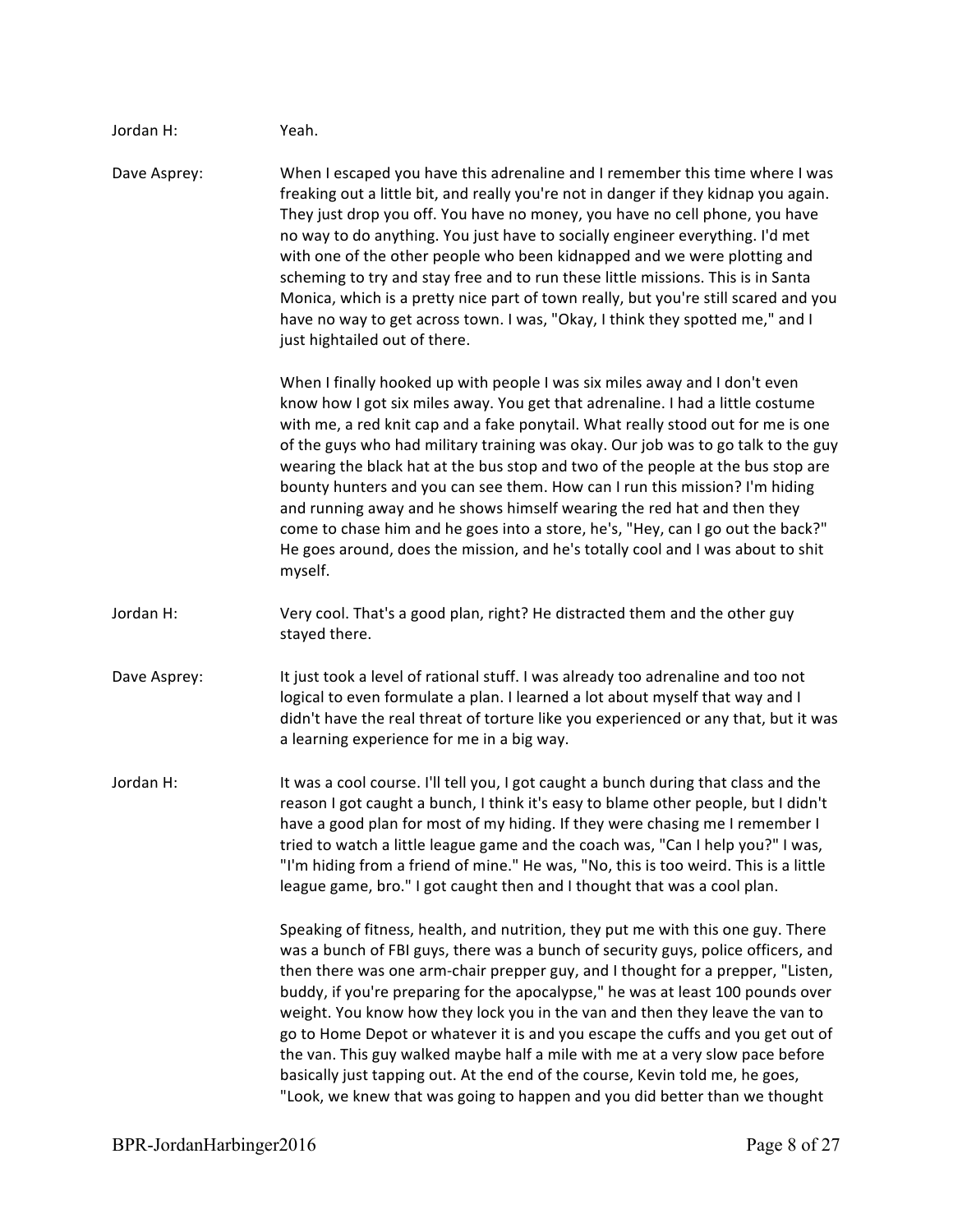you were going do because the equivalent of this is having an injury victim or a small child with you who just can't keep up the whole time."

I would get caught trying to save this guy a half dozen times throughout that course. It was frustrating and eventually I started to get a little angry about it. Then I thought, wait a minute, this is the test for me. Not can I hide from people at a juice bar in Santa Monica. It's going to be much more about can I deal with the person who's dragging me down? Because in a real life situation, it will be the fact that there's somebody who's got an injury like my friend in Serbia, or maybe you're with your wife and she has a busted ankle. You're not just going to get mad and yell at that person. You have to deal with that. What if it's an eight-year-old kid?

It was a really good test for me to go through with somebody who was not ready for this at all.

Dave Asprey: Something that I didn't think we'd get into this detail on, but something that listeners will appreciate that idea of how do you maintain control of yourself in an emergency like that? I learned a ton just by realizing I was teamed with some other people, too, and it's pretty darn emotional when your nervous system believes that you have a threat to your survival. Rationally you know, I'm in Santa Monica, I paid these guys, there's no real risk, but it doesn't feel that way at all and you really quickly get sucked into it. It's one of my favorite experiences for just looking at sympathetic activation, fight or flight response, and just realizing you think you're in charge, but you're so not.

- Jordan H: Yeah, one thing that brought up for me sort of parallels what you were just talking about with the sympathetic activation after that class I thought what about people who are on the run for a month or a year? Your level of adrenaline, you would wake most days probably going, "Oh my God, okay, I'm safe. Wait, look out the window." You would age twice as fast easily, because you'd be activated the whole time. Your adrenal glands would be shot. Speaking of adrenal fatigue and entrepreneurs, imagine being on the lam.
- Dave Asprey: I was trying to hide from these bounty hunters. I walked into one entire store and I had this weird knit hat and these sunglasses and there were three people staring at me. I was, "Maybe they're bounty hunters, oh, my God. They're going to find me." They were staring at me because they thought I was celebrity. I was clearly trying to hide what I looked like. Who is that guy? It was just so surreal, but I would recommend anyone listening if you ever get a chance to do one of those classes where you really push your limits like that, it's not a prepper thing it all, plus it's cool to know what to do if someone's going to try to kidnap you.

Jordan H: Yes.

Dave Asprey: Short answer is you should not get in the car, do everything possible. Kick their ass, make a lot of noise. If you get in, you're probably going to die.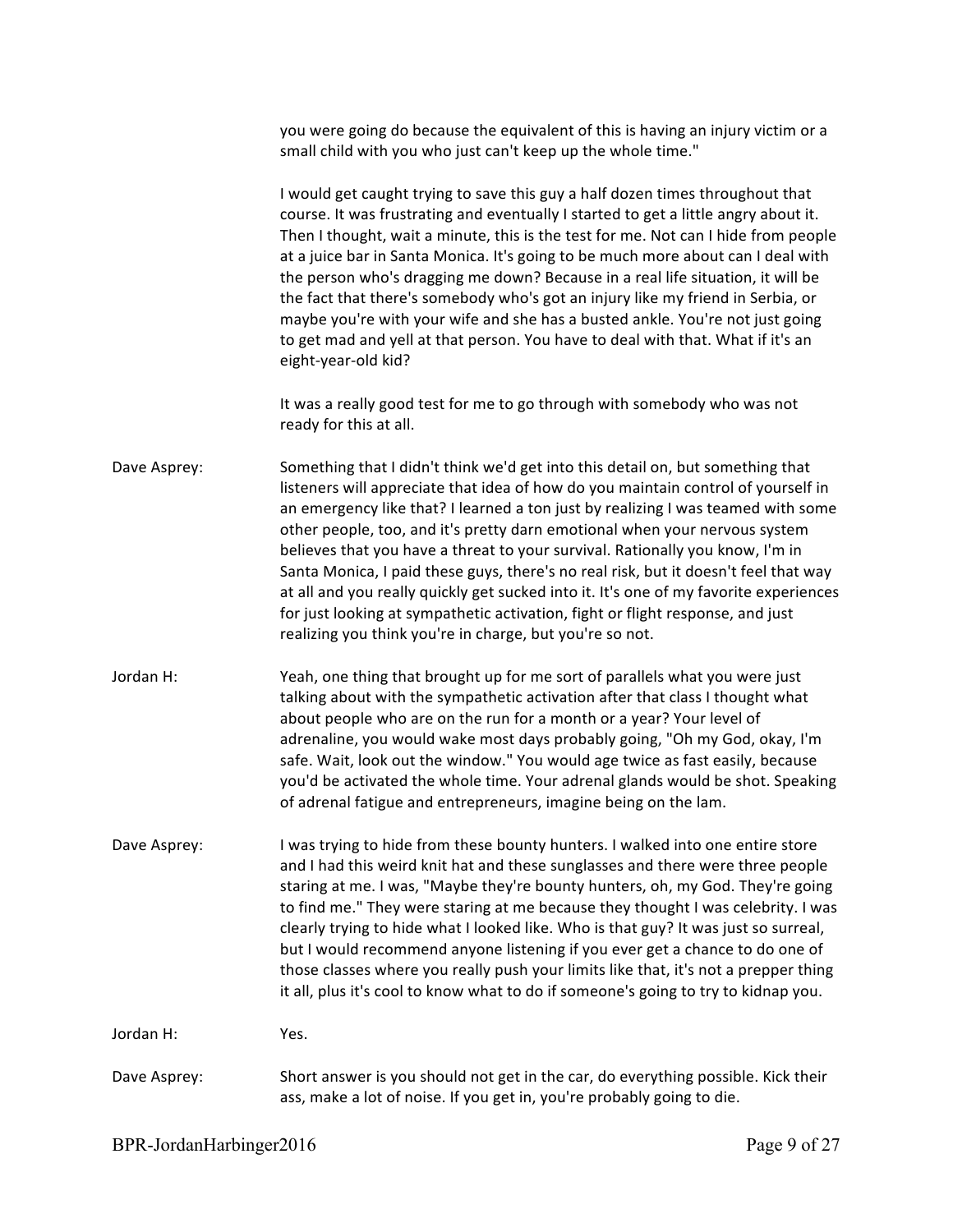| Jordan H:    | That's right. Gavin de Becker Gift of Fear says never go to the secondary<br>location. What that means, and that's the thing that essentially  I saw that on<br>Oprah when I was kid watching with my mom. No judgments. I was in this<br>Mexican fake taxi and I remember going, "Oh my God, we're totally on the way<br>to the secondary location." First mistake was getting in the car I thought it was a<br>taxi. What are you going to do? The second mistake that I avoided narrowly was<br>my mind really wanted to go, "You're fine. He's kidnapping you? No. He<br>probably does really just need directions." Then your other logical brain goes,<br>"He's a cab driver in Mexico City and you wanted to go down next to the<br>presidential palace. If he doesn't know where that is, what are the odds of a<br>cabby in Washington DC not know how to get to the White House? Zero."<br>If he says he needs directions and you feel like something else is up and he<br>won't let you out and he won't turn around, he's not really taking you where |
|--------------|-------------------------------------------------------------------------------------------------------------------------------------------------------------------------------------------------------------------------------------------------------------------------------------------------------------------------------------------------------------------------------------------------------------------------------------------------------------------------------------------------------------------------------------------------------------------------------------------------------------------------------------------------------------------------------------------------------------------------------------------------------------------------------------------------------------------------------------------------------------------------------------------------------------------------------------------------------------------------------------------------------------------------------------------------------------------|
|              | you want to go. This is BS, you're kidding yourself. That was the trigger that I<br>needed along with that advice of never go to the secondary location. That was<br>the trigger I needed to go, okay, snap out of it. It's not just going to be okay if<br>you bury your head in the sand and look out the window or whatever I was<br>doing. That's what caused me to take action, and I think that possibly saved my<br>life. Looking back on it, 50/50 chance whether or not I was just taken to 15<br>different ATMs and then dumped out when my card froze, or chopped up into<br>little pieces and sold, I don't know. Who knows? You never know. You don't<br>really want to find out.                                                                                                                                                                                                                                                                                                                                                                    |
| Dave Asprey: | I hear you have some really nice kidneys, that's all I'm saying.                                                                                                                                                                                                                                                                                                                                                                                                                                                                                                                                                                                                                                                                                                                                                                                                                                                                                                                                                                                                  |
| Jordan H:    | Yeah, they're clean. I drink a lot of tea, I stay hydrated.                                                                                                                                                                                                                                                                                                                                                                                                                                                                                                                                                                                                                                                                                                                                                                                                                                                                                                                                                                                                       |
| Dave Asprey: | You talked about this overweight guy who really couldn't take care of himself<br>when you were doing that training. It turns out that more half of people are<br>obese. I used to 100 pounds heavier, so I've definitely dealt with that and a lot<br>of my work is how do you get control of your biology that way, not just the fight<br>or flight response. The New Year's resolution that's Number 1, at least it was<br>Number 1 last year, was lose weight, I want to lose weight. You search Google<br>for diet and you'll get 146 million results. Half of women are on a diet at any one<br>time. Ninety percent of dieters don't lose the weight they want to lose, in fact<br>they usually gain it back because of some hormonal things that I've written<br>about. What's your recommendation for someone who wants to get their<br>weight loss goals?                                                                                                                                                                                                |
| Jordan H:    | Sure. I'm not a weight loss and fitness expert, so I just want to qualify that.                                                                                                                                                                                                                                                                                                                                                                                                                                                                                                                                                                                                                                                                                                                                                                                                                                                                                                                                                                                   |
| Dave Asprey: | No, this is about doing what you want to do, doing what you say you're going to<br>do, not about what techniques to use.                                                                                                                                                                                                                                                                                                                                                                                                                                                                                                                                                                                                                                                                                                                                                                                                                                                                                                                                          |
| Jordan H:    | Okay, great.                                                                                                                                                                                                                                                                                                                                                                                                                                                                                                                                                                                                                                                                                                                                                                                                                                                                                                                                                                                                                                                      |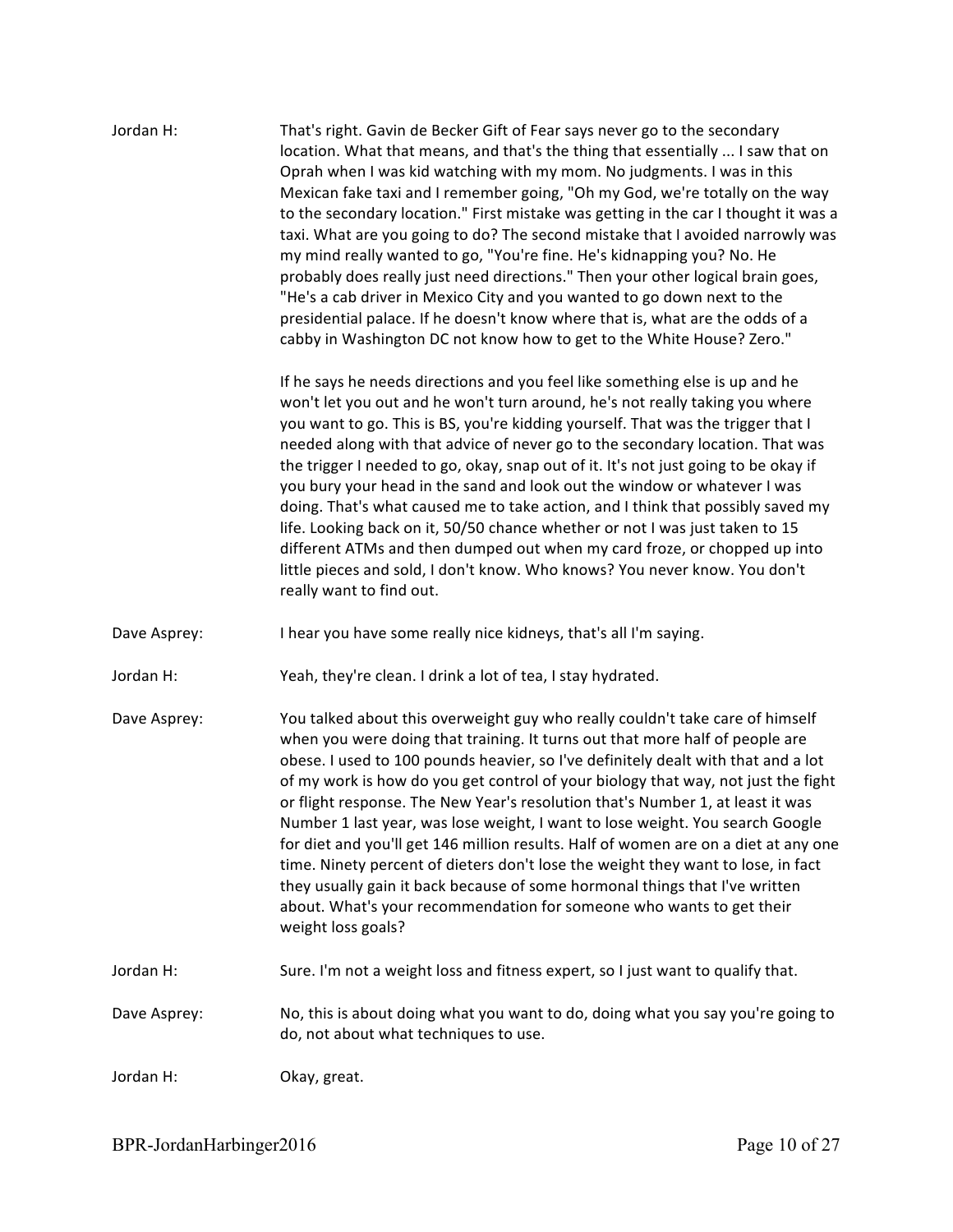| Dave Asprey: | I'm not saying eat more fat or whatever. |
|--------------|------------------------------------------|
|              |                                          |

Jordan H: Right, yeah, because I'm ... I don't know. The truth of the matter is whenever I'm trying to change any habit, for example, weight loss or otherwise, I always try to use my own psychology against me. It's about, well, I shouldn't say equal parts, equal parts does sound clever. Equal parts, how's that, self-awareness and putting in systems to use your own psychology against you. For example, when I was running which I now dislike, strong dislike, but I cycle instead, what I would do especially when I lived in Michigan instead of California and it was freaking freezing outside most of the year, I would say, "All right, I will get out of bed and I will put on all my workout gear, all my running gear. If I want to go back to bed after that, then I can." Then after that I would usually go running.

> Then when it got really hard because it was cold as hell outside and I knew it, or if that stops working because I know that trick of putting on your clothes, getting out of bed and making it happen, that trick might stop working, I would go, "All right. I'm going to put on all my stuff and then step out onto the front porch step and feel that cold air and take three deep breaths. Then if I want to go back to bed, I can." I kept escalating it until I reprogrammed my brain to realize, oh, runners high is so fun versus ugh, getting out of bed sucks. It was avoiding the pain of not getting that runner's high became greater than the pain of getting out of bed. That was a critical ...

- Dave Asprey: You became an opiate addict basically.
- Jordan H: Basically became opiate addict, self-generated opiate addict. I use little things like this all the time where, for example, I wanted to start getting up earlier and not like 4:00 a.m. crazy stuff, but getting up at 6:00 or 7:00 just like a normal productive person. Are you one of those get-up-at-3:00-a.m. type of people?
- Dave Asprey: Are we talking about sociopaths or psychopaths are like? They wake up at 3:00 a.m. That's just all I'm saying.
- Jordan H: Really, oh good. Well, I wake up at 6:00 or 7:00, sometimes 8:00, so way less psycho.
- Dave Asprey: You're more even-keeler. This Hal Elrod guy [inaudible 00:30:30], I don't know these early-morning people. You got to look at them, they're a little bit crooked. Hal, I love you, man.
- Jordan H: A scants, yeah. We can't pick on Hal right now. He's going through so much.
- Dave Asprey: I just texted him this morning, that's why I'm giving him a shot.
- Jordan H: Man, he's the one guy who can get cancer and everyone goes, "Of course, now you're going to use that to your advantage. You get all the breaks, Hal."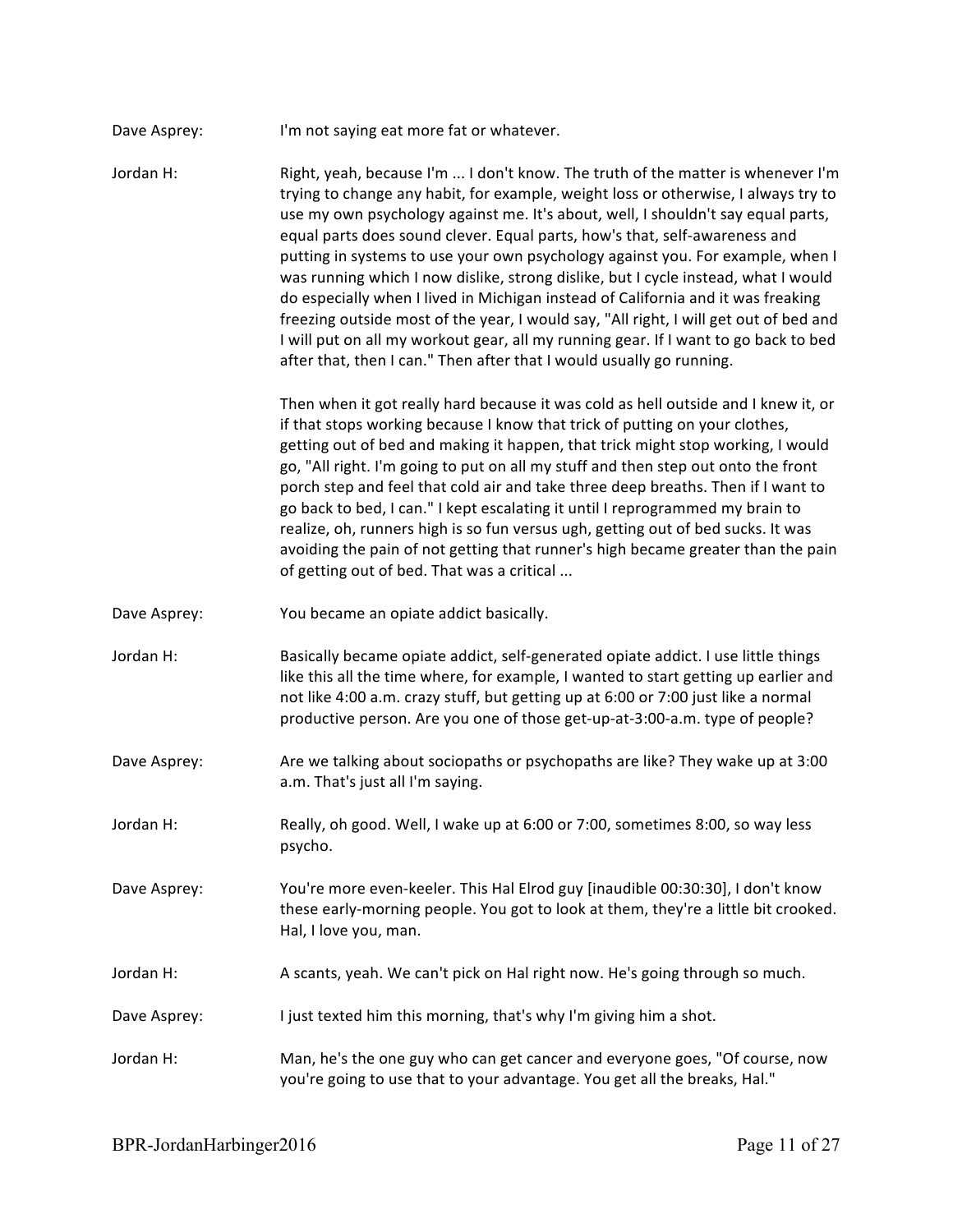- Dave Asprey: He's, "I'm going to kick its ass."
- Jordan H: Yeah, Hal gets all the breaks.

Dave Asprey: He does indeed. By the way if you're listening and you don't know about "Miracle Morning," you should check it out and pick up his book or get in touch with him. If you haven't heard, Hal's been really public about it. He had a rare form of leukemia and is totally winning it right now. He does wake up really in the morning which is why even though I like Hal, I always keep one eye on him because you never know about these early morning people.

Jordan H: How did he rarest form of leukemia? He couldn't get regular leukemia, Hal. Come on, buddy. Always got to be different. Yeah, he's kicking its butt more that I know for sure. What I'm saying with the waking up early stuff aside from picking on Hal with this, and I just know from college days, it's really easy for me to look at the clock at 6:00 and go, "Well, I didn't go to bed early enough like I thought, so I'm really tired. I can move my stuff on my calendar around," blah, blah, and make all kinds of crazy gymnastic leaps to not getting up. I studied Chinese in the morning and I have to schedule my lessons a week in advance. If I cancel one, I can't just push it an hour, I lose it and it costs me money and I take them on Skype.

> I scheduled all of those for first thing in the morning. Get up, don't even shower, just crawl over to the computer and work on Skype. What that does is when I wake up and I look at the clock and I go, "Oh, but I'm so comfortable," I go, "Well, do I want to lose a Chinese lesson and feel guilty about not doing the lesson, then sleep crappily for another 35 minutes and then get ... No, that's going to be awful." I created a pain point that was greater than the pain point of getting out of bed. I do that in many areas when it comes to eating, when it comes to getting up early, when it came to running. Creating a pain point that is greater than the pain point of inaction is key. You've probably heard this a million times, but seeking pleasure is much lower on the schedule of what your brain will force itself to do versus avoiding pain.

> Your brain prioritizes avoiding pain versus seeking pleasure. It's not enough to say if I get up and work out this morning, I'll have a cake later or whatever or I'll watch some Netflix. It doesn't work as well as going you are going to face the following consequences immediately by not getting up. That is the way to do it, not by reward which is counterintuitive for a lot of people.

Dave Asprey: Ibecame a 5:00 a.m. riser for two years before I had kids. I did that just because I want to do it. I have since learned from Michael Breus, the "Power of When," who's been a guest on the show, there are four different chrono types and I am the night chrono type which he calls a wolf where my productive time is late and it's not biologically normal for me to get up at 5:00 a.m. I did it for two years and I was just militant. The alarm goes off at 5:00, it doesn't matter what time I go to sleep. Eventually I started going to bed earlier because I was more tired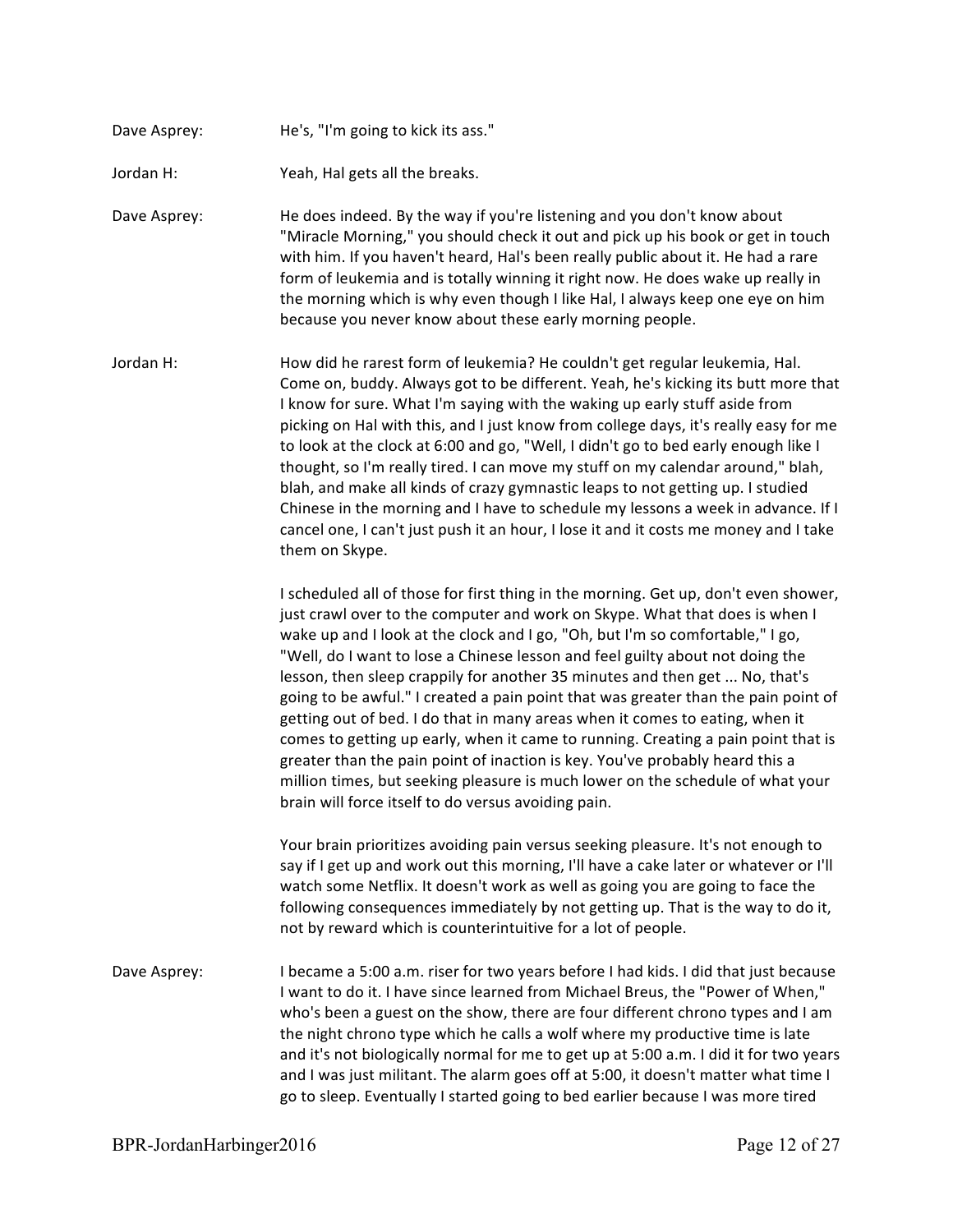and I did shift. I'd wake up and meditate every morning and it was in my case the pain of ... You feel really good when you do breathing exercises. I did some called Art of Living which actually has a lot of similarities what Wim Hof does, some different arm positions but really rapid counted breaths and things. You get high from that in a good way. It recharges your day. The same thing is the pain of not getting that good calm emotional recharge, because if I woke up later than 5:00 I wouldn't have time to do it, that became the cornerstone and I did make the habit change. Now I don't do that anymore because I don't think it's what works great for my biology. Similar thing to what you did. How do you apply that to someone who said they're going to lose weight and they're walking down the street and they see the ice cream store. They're either going to go in or they're not. What's your habit change perspective on what you can do inside your head at that point? Jordan H: I definitely used to be that guy. It's a very individualized thing with habit change and weight loss, however, the principles still hold. The way that I typically do any sort of eating outside of what is prescribed, like real healthy meals and the food that I chose earlier when I wasn't in an emotional state ... Well, actually, let me back up. I choose food and meals not based on emotional states unless I'm with friends and it's a weekend and we're deciding we're going to go get whatever we want because that's what we're doing. What you don't want to do is choose what you're going to eat when you're in a hungry, cranky, rushed emotional state. That's not always avoidable, but you can plan around it.

> Instead of waiting until dinnertime and going, "Ugh, what should we do for dinner? Let's get some fried chicken because I'm hungry and I smelled fried chicken earlier and it stuck in my brain." You want to have a plan for something that is healthy that is outside of that. The reason that you can stick to that plan is because you've already set up the logistics. It's not just a vague plan that you have in your head. It's got to be logistically handled. It's like not having snacks in the house or not having cigarettes in the house or whatever habits you're trying to break. You need to make sure that whatever you have that you plan to eat is either in the house or on its way.

> If you desperately need food and you only have a few minutes, you need to go on Post Mates or whatever service you have, order something healthy and then what I would normally do is say, "Look, if you still want the unhealthy option after you've had the healthy stuff, knock yourself out, go right ahead." That's been very useful for me as well if I'm with a bunch of friends and they're, "Oh, we're going to go eat this ice cream." Great, go ahead and eat all of the ice cream that you want. I'm just going to have one bite from my girlfriend or soonto-be wife's ice cream, or whatever. I'll have that, or we'll share this.

> Or, I'll get the tiny baby portion where it's a half of one scoop or even just the tasters. Often after you get that taste you go, "Yeah, I don't really want this. It's sugary." The problem is if you just ordered a double scoop of that, you will eat,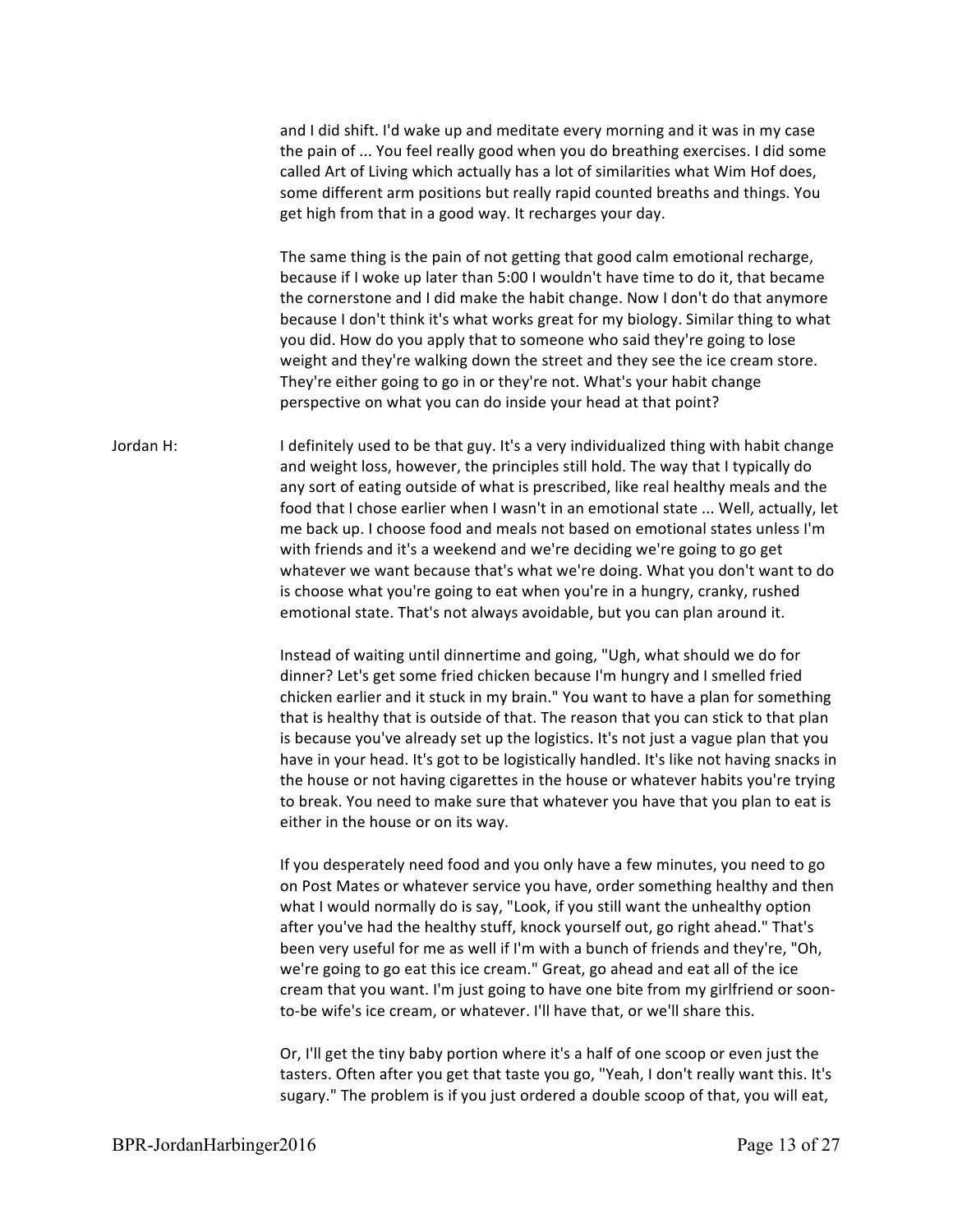|              | if you're anything like me, you'll eat the whole thing because well, it's good and I<br>paid for and so I don't want to waste it. If you eat three tasters, I should say if I<br>eat three tasters, those little wood tongue depressors basically that they give<br>you with the ice cream on it, there's a 95% chance that after I have a couple of<br>those, I go, "Yeah, I'm good on this. I got the taste, the emotional need was<br>filled, so I don't actually need to consume the product itself." Does that make<br>sense?                                                                                                                                                                                                                                                                                                                                                                                                                          |
|--------------|-------------------------------------------------------------------------------------------------------------------------------------------------------------------------------------------------------------------------------------------------------------------------------------------------------------------------------------------------------------------------------------------------------------------------------------------------------------------------------------------------------------------------------------------------------------------------------------------------------------------------------------------------------------------------------------------------------------------------------------------------------------------------------------------------------------------------------------------------------------------------------------------------------------------------------------------------------------|
| Dave Asprey: | It does, and this is what people don't know. For two years I worked at Baskin<br>Robbins 31 Flavors scooping ice cream, and it 's guys like you who come in and<br>get samples and don't buy ice cream  No, I'm kidding. I actually did work at 31<br>Flavors, but I don't have any anger towards people who sample and then run<br>out the door. It's actually kind of funny.                                                                                                                                                                                                                                                                                                                                                                                                                                                                                                                                                                              |
| Jordan H:    | If it makes you feel any better, Baskin Robbins, the reason I do that is because at<br>that point my willpower has already been exhausted. That's an important point<br>with any habit, weight loss or otherwise. The reason that you're not able to rely<br>on willpower is because when you decide I'm going to eat healthy this week,<br>look at the emotional state and the physical state that you're in. You probably<br>just ate something that wasn't good for. You're at Cheesecake Factory sitting<br>there going, "Oh, man, we got to get the check. I'm going to eat healthy for the<br>rest of the week." You're not saying that when you're, "Oh, man, I skipped<br>breakfast, I'm starving. Well, I'm going to eat healthy this week. I already said I<br>was going to do that." Very unlikely.                                                                                                                                              |
|              | You're going to make those willpower promises when you are in a different<br>emotional state and you have to be very aware of the way that you react in<br>different emotional states, whether we're talking about hunger, whether we're<br>talking about going to the gym, whether we're talking about some sort of<br>nervous tic that you do when maybe you pick your eyebrows or your nails or<br>whatever little nervous tics people have, they do this a lot when they're<br>nervous. You have to be aware of what emotional state you're going to be in<br>because you can't just say, "I'm not going to bite my nails anymore." You can't<br>do that. You can only do that when you use your own psychology against you,<br>which is creating those pain points and realizing that your willpower, whether or<br>not it's finite it doesn't really matter. There's debate back and force on whether<br>or not willpower's finite, whether it's not. |
| Dave Asprey: | Yeah, there's debate.                                                                                                                                                                                                                                                                                                                                                                                                                                                                                                                                                                                                                                                                                                                                                                                                                                                                                                                                       |
| Jordan H:    | They're back and forth on it, as you know more than I do. We can't rely on it.<br>The bottom line is just can't rely on it so you have to use systems. That's why for<br>people like me, I built a recording studio in my house. It's convenient, but also it<br>gets me to do it. There's a gym across the street. I signed up to that one even<br>though it's a big box gym. It doesn't have all the stuff that I would want. There's<br>people there that sweat on things and don't clean up. It doesn't matter. The                                                                                                                                                                                                                                                                                                                                                                                                                                     |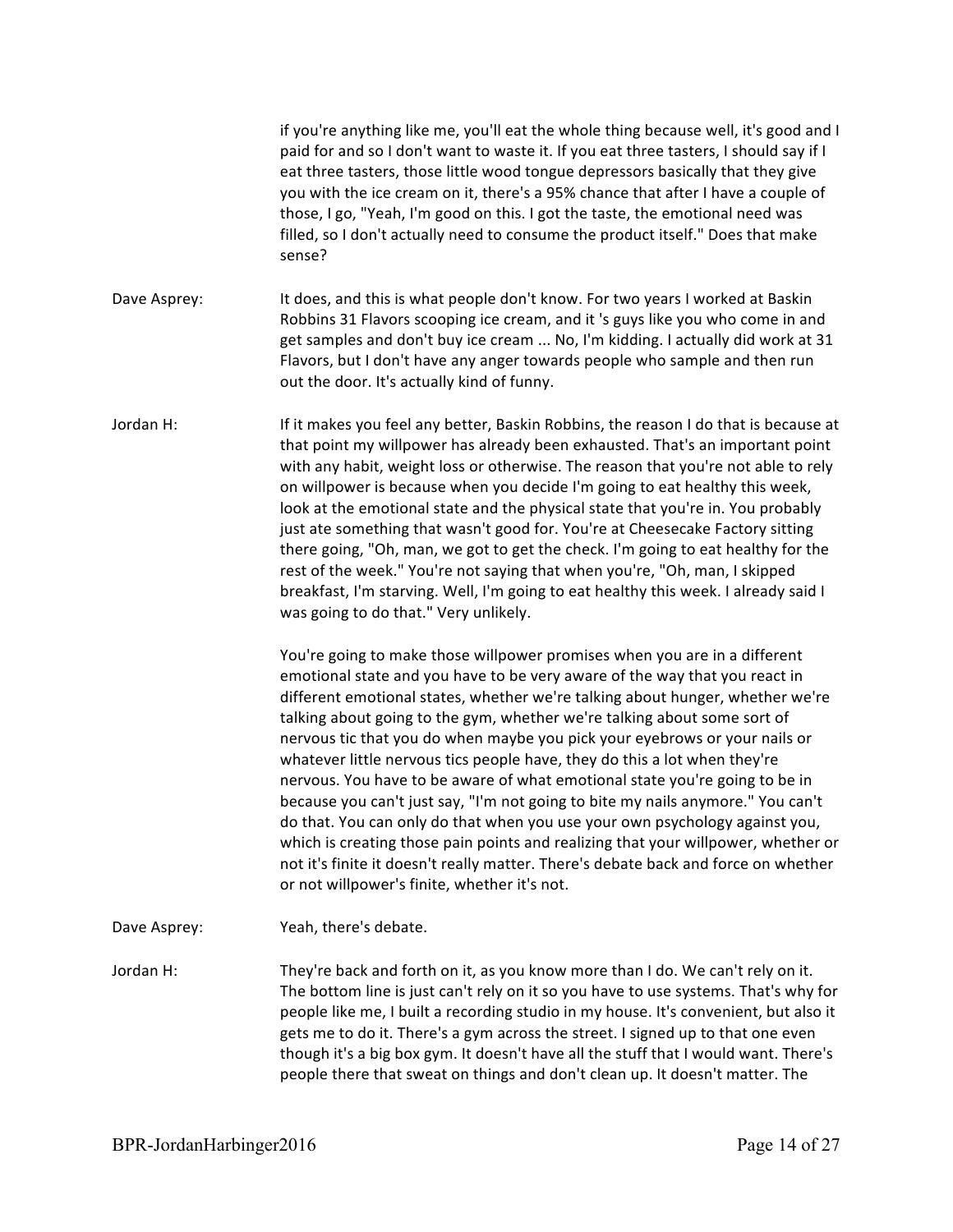point is it is there and it's convenient enough and that's my usual go-to excuse, time, which is is what most people have. I took that excuse away from myself.

These systems are all about creating pain points and taking away your own excuses, because eventually you will run out of the easy excuses and then you start to realize, well, I don't really have time to go. Well, the gym's across the street. Well, it's too expensive. No, it's not. It's \$29 a month. Okay, well, let me think of another reason. Oh, my gym shoes are still damp from yesterday so I can't ... No. Okay, then you're going to get another pair of gym shoes. Oh, well, my pants are in the wash ... You just have to continue to take excuses away from yourself such that when you start going through the excuse process, you've eliminated all of the top excuses and then you catch yourself in the middle of that excuse-making process.

You go, all right, well it's close enough so I have time. I've already paid the membership, it's not expensive. I can get everything there done that I want. It might be crowded, but I have alternate workout plans to use the machines that nobody's going to use if I go there and the racks are full, which is another excuse. Then if you're trying to think your way around those excuses, it usually takes enough time, and I'm talking about a few seconds, where you go oh, I'm doing that thing with the excuses again where I'm not going to do this particular. Just like I was where I was not doing my Chinese stuff because oh, I'm so busy. It's no, it's scheduled, it's first thing in the morning. There's never anything over that other than sleep, so I actually have to get up and do it.

If you create those systems, you create those pain points and you start to systematically take excuses off the table, you'll start to do a lot more. You have to do all of those things. You have to do all three things in conjunction or you won't actually get habit change. You'll figure out a way around it because the pain point of taking action will still be greater if the pain point is not in place. Does that all make sense?

Dave Asprey: It makes wonderful sense, and what you're describing there is ego awareness. It's your ego that makes up all those excuses.

Jordan H: Yes.

Dave Asprey: When I do the [inaudible 00:41:59] neurofeedback program with clients, the whole thing is like using a lie detector that the neurofeedback, well, not the whole thing, but a big part to become aware that where those inner excuses come from and then change the programming that makes them happen. I was amazed at my ability to make up excuses, just my powers of self-deception are infinite. Same thing, if you make it convenient, you build those systems. I love your advice there for weight loss.

> You talk about systems a lot in The Art of Charm. There's things like getting things done, GTD, the action method, the Pomodoro Technique, Jerry Seinfeld's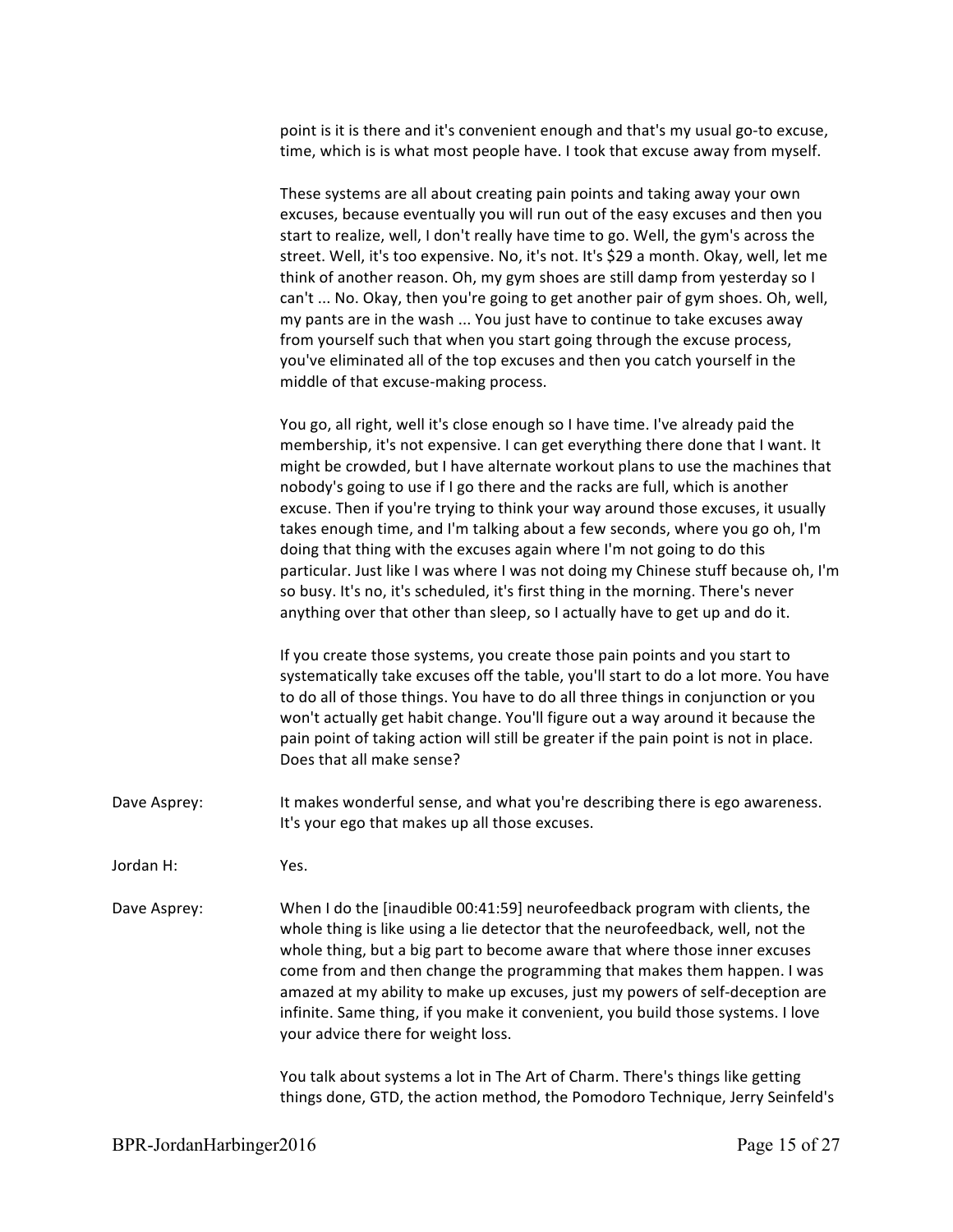favorite called don't break the chain. What do you use to stay organized so that everyone will benefit from this?

Jordan H: Yeah, I do get a ton of email from people that say things like, okay, how do you do all this? Even when I hang out with people that you and I probably both know, like CEOs of I guess you'd call corporations, aka companies that don't usually do all the business from their house or their house in one tiny office. These CEOs are going how the hell do you do so much? The truth is I have some fancy-schmancy tools and tactics, but I also have some not-so-fancy tools and tactics that most people under-utilize like crazy. The first thing that I will tell you and this is where people are, "Oh, come on." The calendar is magical and I mean people use the calendar in the wrong way.

> The way that most people use a calendar is they go, "Oh, your cousin's wedding is in May. All right, put it on the calendar," and they go write that in there. Then they go, "Oh, this weekend, we should go to the zoo." All right, then maybe they write that on the calendar. Then that's pretty much it, or they write go to the gym 4:00 p.m. and that's the only thing on their calendar and everything else is blank. Here's the problem. When you're an entrepreneur or when you're running a business or when you're just a really busy parent with two kids or something like that, you can't just put the things that are aspirational or multiday affairs on the calendar.

> The way that I do it is I put everything on my calendar broken into 15-minute blocks. The way that it looks is, and I'm going to look at my own calendar right now just to not have to create things from memory here. If I look at Tuesday the 29th, there's things on there like get RMA form for this device that had to return. Chinese lesson. Record advertisements for The Art of Charm podcast. Record [inaudible 00:44:30] Mondays. Email schedule and there's three random guest names in there. There's shower is on there. Then there's a phone call and another phone call and another call, all 15-minute blocks. There's a lunch block on there so I can get some sanity, some recording. Somebody's interviewing me. A bike ride, that's on there. Checking my equipment to go portable because I was going down to LA to interview Peter Diamandis from X Prize.

- Dave Asprey: Oh, I love Peter. He wrote a blurb on my last book.
- Jordan H: Yeah, yeah.
- Dave Asprey: Are you there from Abundance 360?
- Jordan H: Iwas and I was interviewing at X Prize. I have heard ... It's funny, I just got an email about that.
- Dave Asprey: I'll be there. I'm making coffee for everyone.
- Jordan H: Nice, yeah, that should be a really good conference.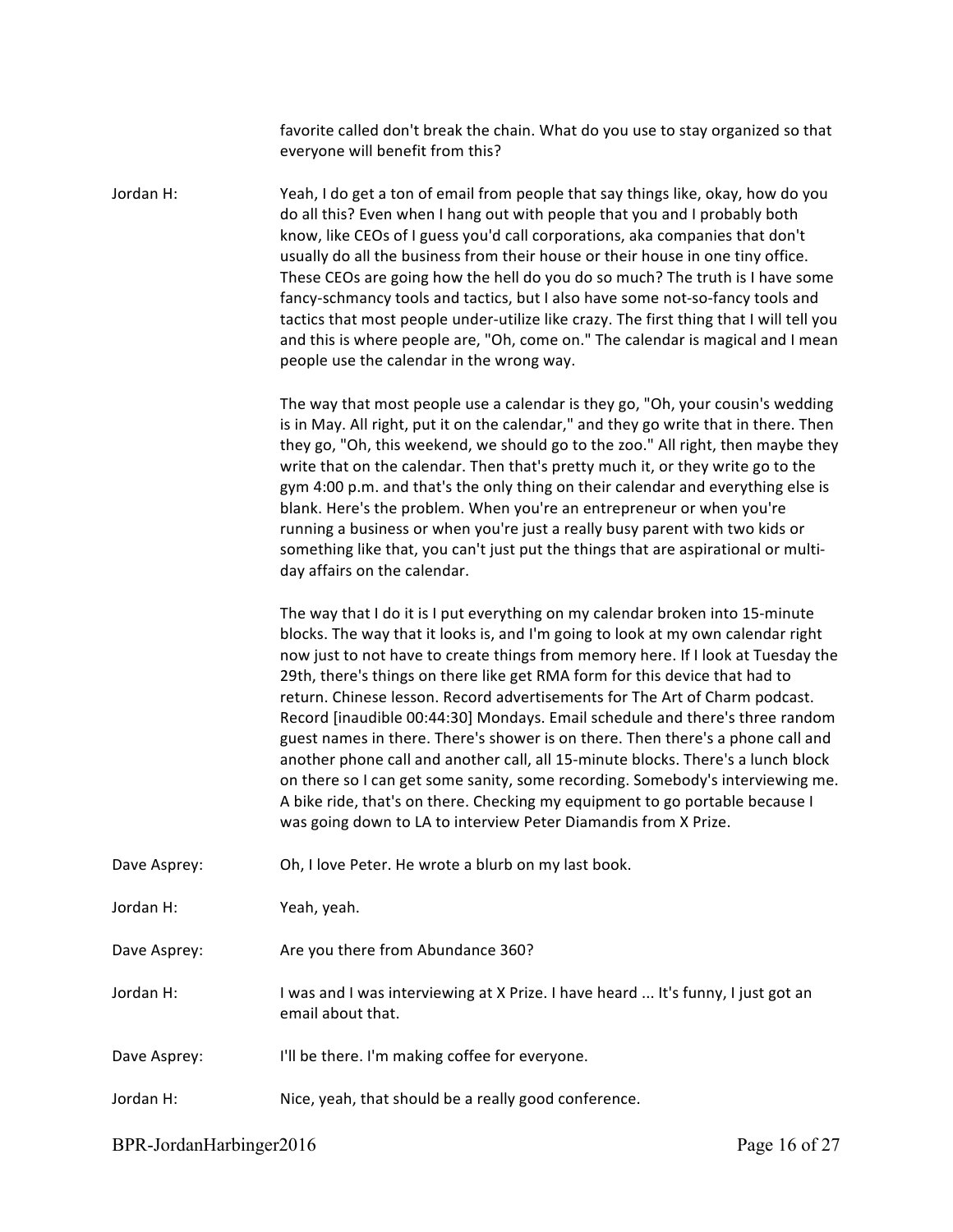## Dave Asprey: Inighly recommend it for people who are listening. If you're into the future of te ch and the world, Peter's a good guy, Abundance 360 conference.

Jordan H: The other things that are on there are all similar. As you can see, my calendar is loaded with things that most people would never put on their calendar. Here's the problem, most people go, "Well, I can remember the few phone calls that I have to do." Or, "They're in my email inbox." Or, "They're on my to do list." Even if they're more organized-ish and they have a to-do list and they're checking things off, the problem is if things are not planned out in space and time, they won't happen. A to-do list is just a bunch of magic tricks that will occur outside of the space time continuum at some point possibly, right? What we know is people have crap on their to-do list that's like write book. What? No. Do outline for next book. That's a three-day process, not something you squeeze in while you're waiting for your kid's karate lesson to finish in a parking lot.

> You have to put this stuff into the calendar because what that allows you to do is say I can cross that off my to-do list because it's getting done at 9:00 a.m. on Tuesday. I know what people are going, "I don't even know, my day's so flux, I can't put things down on the calendar." That's fine. You should still plan it and put it on the calendar, and then if it has to move, you've guesstimated the amount of time that this is going to take and you shuffle that block around in the calendar. What you find is that those 20 phone calls that you needed to make over the next month, if you're moving those in and out of your work schedule, your gym schedule, your kids' schedule, your dinner and eating your food and your Chinese or whatever the hell you're doing schedule, you realize holy crap, I can't do these 20 phone calls until the end of the month or the next month or something like this. You start to not only figure out how much time your tasks are going to take, you start to actually knock them because they're planned.

> What's on the calendar gets done and things that aren't on the calendar, they do not get done. You say no to those things. You say no to spontaneous random meetings. Since you're moving things from your to-do list to your calendar, which that does for you as well is it starts to show you how little time that you have. We all know we don't have enough time, but it's one thing to be able to show yourself tomorrow you really don't have time. Because if you say, "Sure, I'll do a lunch meeting," and you go there and it takes an hour and a half instead of an hour, you realize in that moment that you screwed up. If you've got it blocked off and you realize you only have a half an hour for lunch that day, you realize you have to say no to that meeting, and it forces you to re-prioritize.

> Using the calendar in this way forces you to not keep a huge to-do list because they're taking up actually finite amounts of working and waking and living space in your brain and in your calendar. It also makes sure that you move things around to get them done. It also makes sure that you can protect your time against people that are intruding and it forces you to re-prioritize. If you're not using a calendar in this way, you're probably dealing with a bunch of crappy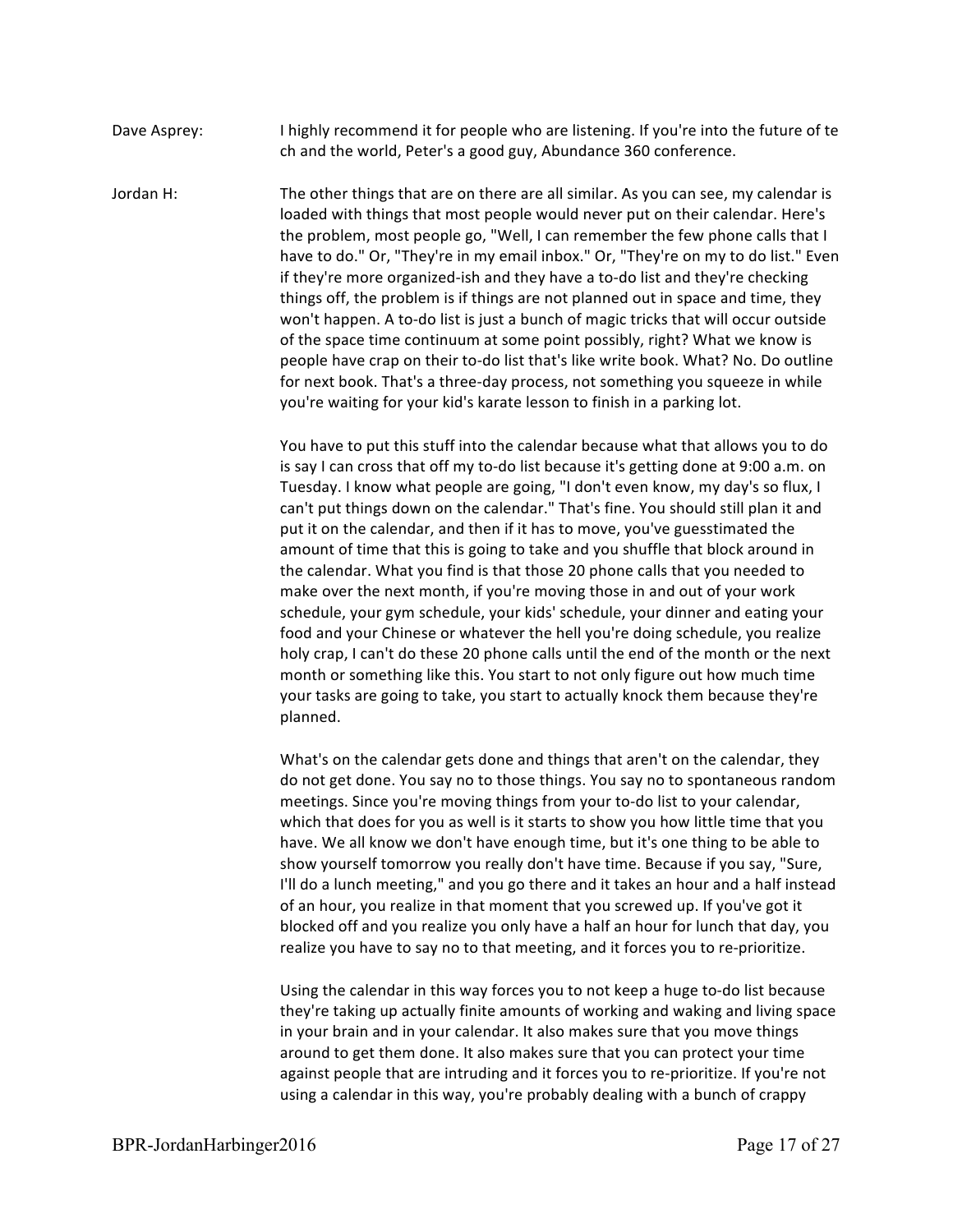problems that are very avoidable. I used to be that guy who would wake up whenever, do whatever work I needed to do whenever I needed to do it during the day.

What I found, and this is in my 20s, even starting The Art of Charm and the show and everything was yeah, you start work around 2:00 after lunch and after the gym and then you stop working around 5:00 because people come over and you're like yeah, whatever. You get two or three hours of work done a day instead of 10. Overtime that stacks up.

Dave Asprey: It's a life-changing thing. My calendar looks just like yours. If there's any selfcare, like am I driving my kids to school that morning, all of the things, every little thing is on there. My lunch, if it isn't scheduled, I won't eat lunch. I've trained my wife if it's not on my calendar it doesn't exist. By the way, don't ask me to remember. I don't keep my to-do list in my head because it's in my calendar and I don't have a to-do list. It's all in my calendar. I schedule it when I say I'm going to do it. I have a team of advents who help me do this now because it's really stacked, but I'm growing a company, a write New York Times best sellers, I have a top radio show. It's more than one person is supposed to be able to do. It's because no minute gets wasted during the day and it also means it's hard for people to keep up because how is that possible? It's because I don't do anything that I'm not unique at doing, and every little thing is on the calendar.

> I'm so happy you said that instead of going into one of those techniques. I was a getting-things-done guy and in getting things done you spend a lot of time filing things because there is a rational fear if everything isn't where I can find, then I'll probably miss something, and if I miss something, it could be a rally bad and, therefore, there's a stress response. You manage the stress response by filing things. I found just one day I woke up, I'm wait, I'm spending a lot of time filing things I don't really care about, and I have a search function in my email. I don't file anything anymore and it totally set me free. I put the important stuff on my calendar and everything else I'll search by key words. If I can't find something, I probably didn't need that much. If I really need it, it might take me two hours to find it in the very worst case. That's not going to happen and it never does.

Jordan H: Yeah, there's a lot of people that you and I both know, I'm sure, that spend hours or they've got it down to a system now, but it's still way too much time filing emails in different folders. Their finder on their Mac or whatever has 8,000 different folders. You don't need that anymore because the search functions, in fact, they're designing OSs now so that you don't need to file things and that it does it intelligently for you. Even on your phone, here's something I noticed yesterday. I wasn't paying attention, but my friend said, "Oh, what's your fiance look like? I never met her." I was, oh, my God, that's right. It's never worked out in the past few years for them to meet. How do I find a picture of Jenny?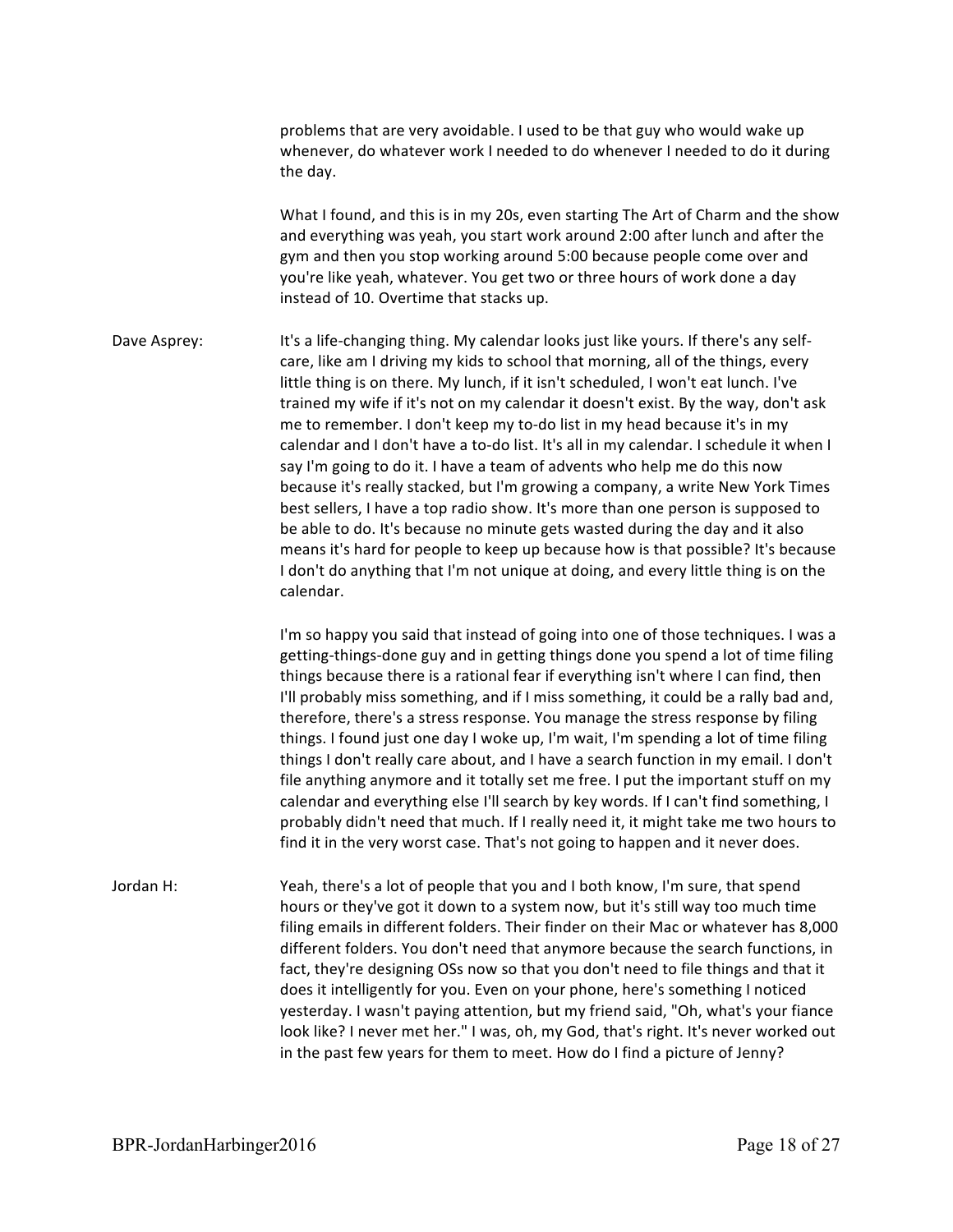What I did is I looked at my phone and I saw a tab that said people. I was, oh, I don't think I have folders for people because it seems like a huge waste of time. It's got face recognition, it finds people. It's funny because it's, I guess, maybe not beta but it's not perfect. It has Jenny with a bike helmet folder and Jenny without a bike helmet and sunglasses. Then it's got me and some people who look a lot like me who we always joke look a lot like me. It's great and it gets it mostly right, but it can't tell my cats apart, for example. It's great because I could have spent hours over the past few years figuring out this is a picture of Jenny, I better tag it. It doesn't matter. They're trying to figure out how to do all that for you because they know that you're the exception when you're the one who does it manually.

Searching for files on your computer, searching for email is the way to do it. People, especially CEOs and high performers will also get really hung up on being organized. I agree that organization in some ways is important, like this calendar is great organization in my opinion. It's an example of great organization. Have things decluttered on your desk is organization. Making sure that every receipt you ever have is emailed to you and then put in a separate Gmail folder is not organization. It's busy work. The way to tell the difference is to ask if something saves you time right now or costs you time?

The mistake that a lot of people make is they go having all my receipts in one place will save me time if I ever get audited by the IRS. Ah, but it's not saving you time right now, so you're spending the amount of time that it would take to find everything if you get audited by the IRS. You're doing all of that time investment now for something that has a very low probability, a low likelihood of ever happening. That's a bad investment because the consequences of not having that stuff filed is that you then have to do exactly what you've spent the last three years of your life doing. The consequences is not life and death.

If you're military you plan for a contingency if they're really, really low likelihood and it still costs you a billion dollars because yeah, you got to make sure aliens can't attack or whatever the hell contingency they're coming up with. If you're talking about organizational stuff, if you're talking about getting audited, if you're talking about creating folders on your desktop so that well, if I ever need to give my computer to my assistant I can tell her how to find something, people will find excuses for this busy work. I'll be honest, what your assistant's going to do is push the option space bar thing to pull up the search and say, "What do you think that file's called?" You go, "I don't know, like business letter template." "Oh, here it is."

It doesn't have to be seven nested folders deep. That's your OCD busy work that's been really good for you when you were in school. It was great in college, but now in the age of computers we have to let go of a lot of that stuff. I know people are going well if my computer search fails, I'm going to have it all in nested folders. You're just planning for a contingency that is an ultra-low likelihood of every happening. You have to ask yourself, is that worth the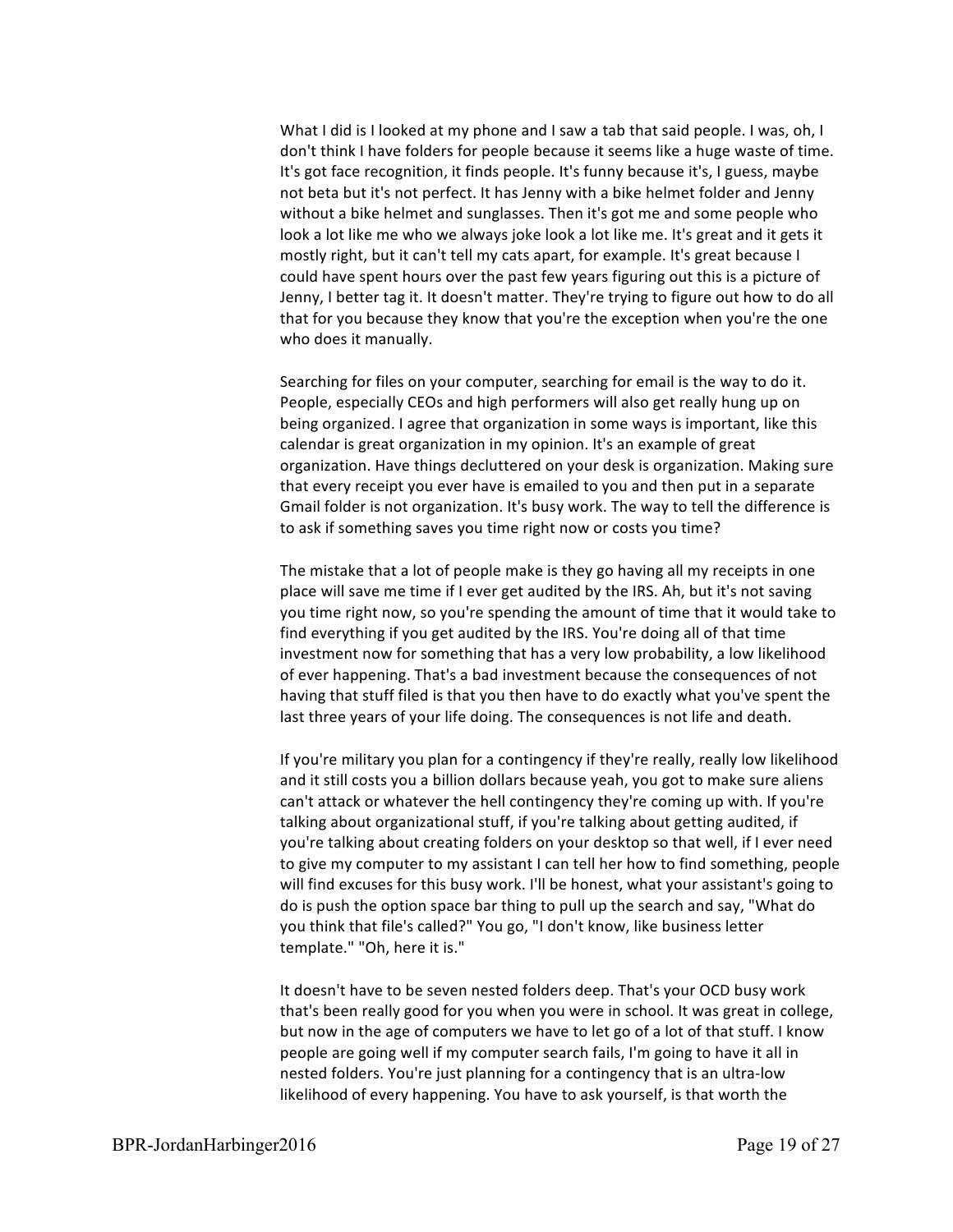upfront time investment? The answer is almost always no. The answer is always no.

- Dave Asprey: Could no agree more. It sets you free to do a lot more important, meaningful stuff. For me there's really two things I want to do with the time. I'm either going to go play with kids and be with wife and do family stuff, or I'm going to go do something that I think has the most impact on changing the world, changing the lives of millions of people, like disrupting big, bad processed food and things like that. Filing something, it just doesn't matter. What I do with receipts, I know I miss some of them and the system I work with, which is really helpful, but I will not touch it twice. To me, that's a waste of time. If I'm somewhere and there's a receipt that might be a business expense, I don't want to get PBL over fingers which is endocrine disrupting anyway. They coat all those receipt with this nasty chemical that basically mimics estrogen.
- Jordan H: You have your wife handle it? Here honey, you take this.
- Dave Asprey: I get the receipt at the counter, I take a picture of it, and I go, "Here, I don't need it." I touch it once and I take the photo. I don't know if I email all the photos to my assistant. If she needs one she'll probably tell me, but they're in my photo thing somewhere. If I ever get audited I'm sure I could find it. The bottom line is I didn't have to put it in my wallet. I never had to touch it again. I didn't have to straighten out the receipt and scan it, none of that crap. You could not pay me enough to do that.
- Jordan H: We do wallet audits. When I go out with an entrepreneur buddy, and you're probably next. When I see you at Mastermind Talks, we'll do a wallet audit. I did this Noah Kagan. I don't know if you're familiar with him.
- Dave Asprey: Yeah. No, it's cool.

Jordan H: This is his idea. I'm not trying to take credit, but we basically victimize everybody at the table and we do wallet audits. You know that Seinfeld where George Costanza's, "It's a personal filing system," and his wallet's that thick? We do that and we find out and we talk logically about everything that's in everyone's wallet. People have fricking library cards in there. I'm, "You have internet right? When do you go to the library?" They're, "Once with my kids. I go once a month." "When's the last time you went?" "Um, June." "Oh, really, June?" "Yeah, of 2015." You're like, "Get that thing out of there." You end up taking out cards, well, this is my business card, this is my personal card. Great, no problem. You can get things like coin or whatever, but you keep one or two cards in there.

> People go, "Well, I have this Visa just in case this other one doesn't work." I'm, "Look, man, you've got Apple Pay on your phone, you got your card saved in one password encrypted so if people want your money they can run that card manually." I go to Chipotle and I go, "Oh, my God, I don't have my wallet. Here's my number." They can enter that thing in manually. Almost every merchant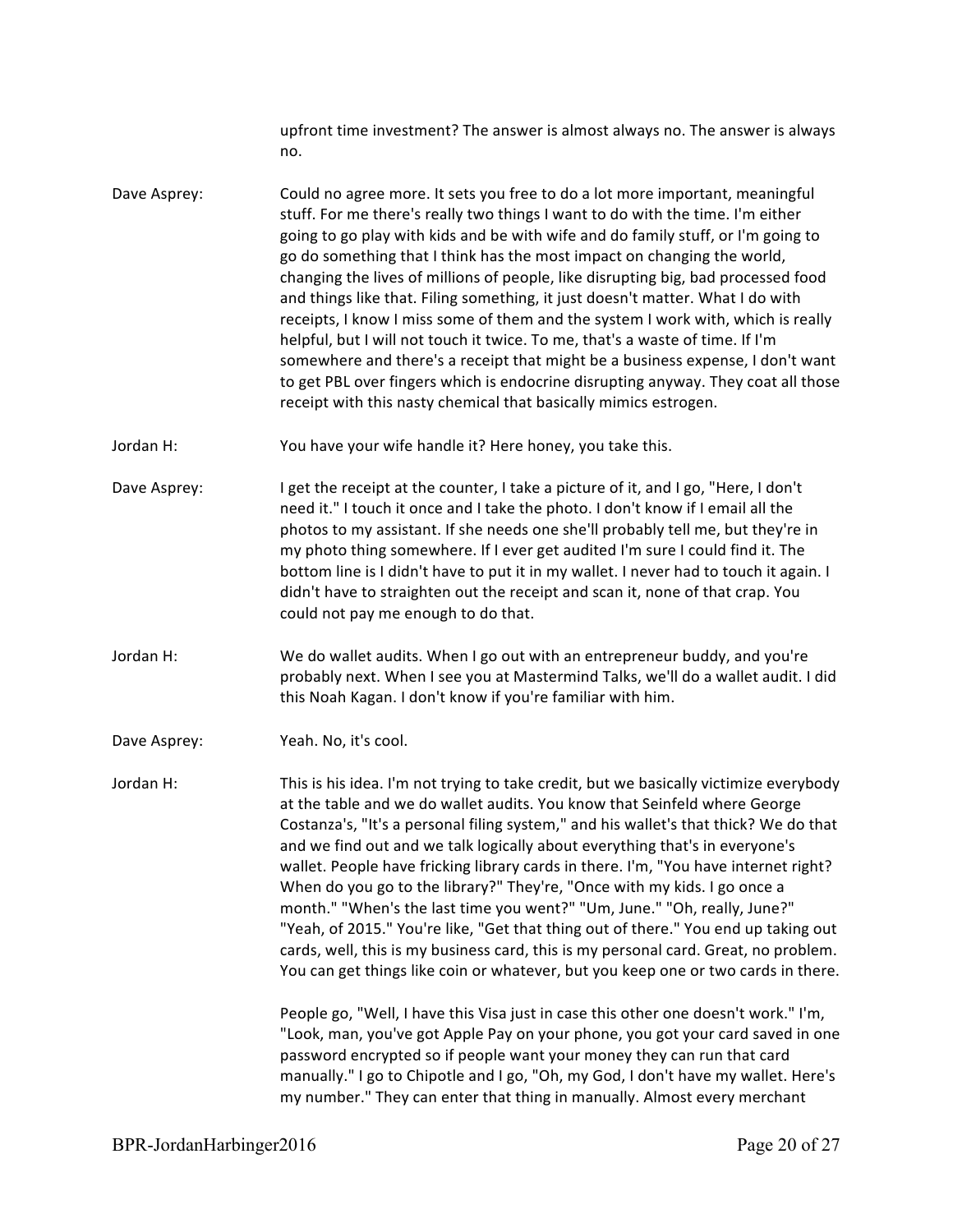anywhere can do that. You don't need three backup credit cards. We do these audits and I'll tell you, we get rid of stacks and stacks and stacks of cards in the wallet. It sounds like no big deal because who cares you got a thinner wallet, but there's multiple benefits from that.

One, you're not making as many decisions which payment method, how are you going to file this, where do you put this, is this business, is this personal, is there points-activated on this? You don't have to worry about that. You also don't have to worry about keeping things around. Like you said, you can do digital most of the time. This is probably something you've covered, but I actually went to a doctor because my hips were so tight and screwed up and my right hip was way worse. They said, "Well, how are you sitting?" I go, "Well, I'm ambidextrous so it's really that one foot's always in front of the other." They go, "Where do you keep your wallet?" I go, oh snap, I keep my wallet in my right fricking rear pocket, and the whole time I'm sitting down, I've got an inch and a half-

- Dave Asprey: Wedge basically.
- Jordan H: Wedge underneath one of my butt cheeks and my hip flexors and my spine had to overcompensate for that. I got a real health problem from having too many fricking cards in my wallet, it's a real thing.
- Dave Asprey: I got to tell you if people listening to the show only took one piece of advise from the whole show, never carry your wallet, even if it's thin, in your back pocket-
- Jordan H: Front pocket only.
- Dave Asprey: Or at least never sit on it. Put it in your front pocket. It's harder to pick-pocket. It's harder to slash and steal, but most importantly, your spine will curve if you sit on a wedge over and over because your butt and your molars basically control the curvature of your spine. If either of them has an imbalance, you're not going to like how your body feels. It's such an easy thing, but yeah, if you have 15 credit cards you're not going to like it even more.
- Jordan H: Yeah, the wallet audit thing was a fun productivity thing. It was weird how I remember taking it out of my rear pocket. I've been going back and forth from front pocket to rear pocket for years. I'll tell you, most people don't like the way it looks in their front pocket, whatever. These entrepreneurs were saying, and I was saying the next day, how's your back? People were like you now what? This is the first day my back hasn't been sore in three years. I'm, "It's your stinking wallet." People don't believe it because they're, "But the chair is soft and my wallet's only a half an inch thick." It just doesn't matter. It was shocking to find out how many people have life altering problems from keeping a stupid leather folio in their back pocket. It's ridiculous.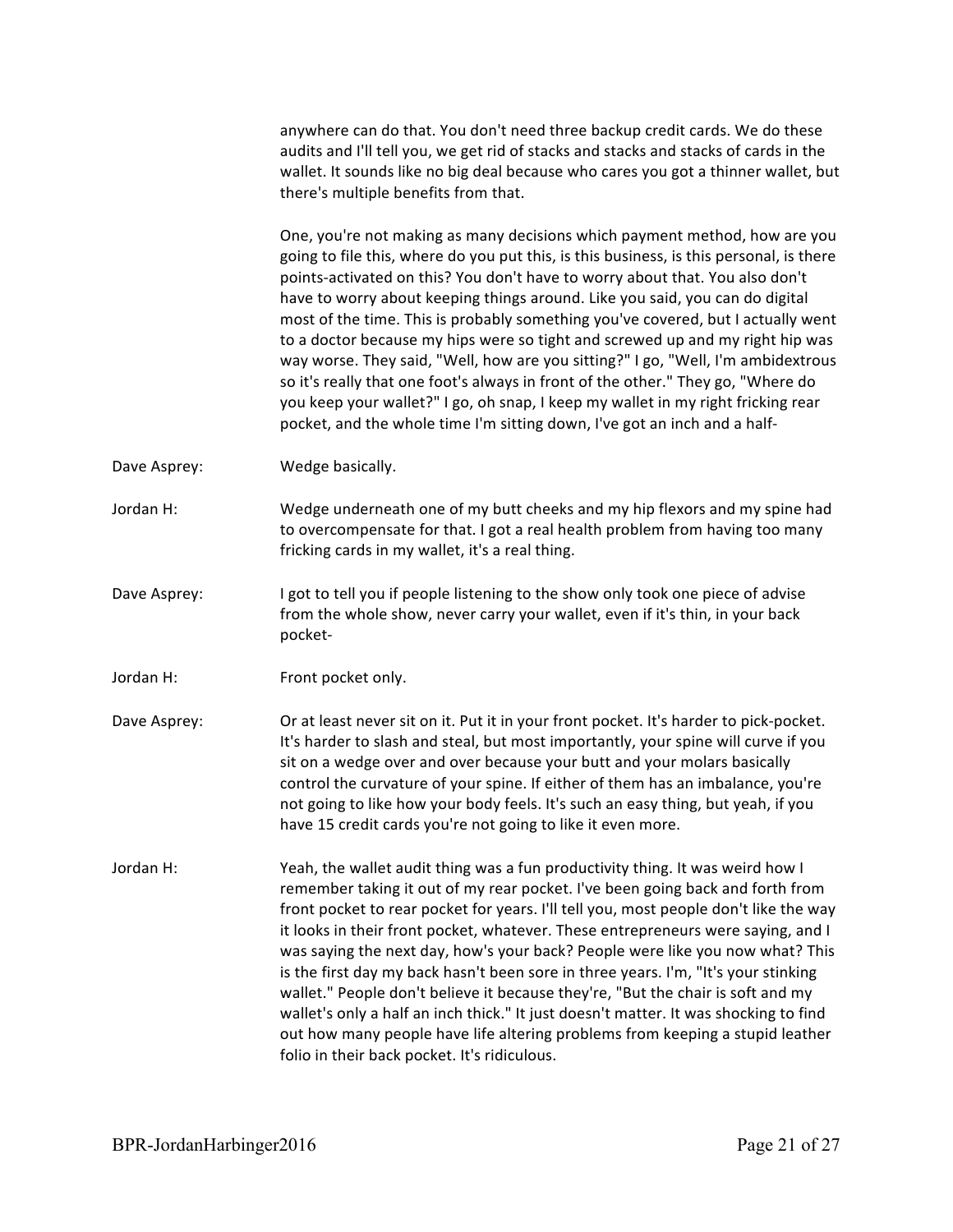- Dave Asprey: It has to be the best bio hack to talk about, like changing the environment around you so you have control of your biology. How's this, don't sit crooked all the time. It's so simple, it absolutely matters. The trick for the wallet in the front that I use, I just have a big tubular-shaped wallet and so I carry that in front. It solves the problem.
- Jordan H: It looks like a cucumber, right? You roll up all your money and you put it in there.
- Dave Asprey: It's to promote the vegan diet. It's okay. All right. We're coming up on the end of the show and I got to ask you these three things. Long-time listeners think I'm going to ask you the [inaudible  $01:00:00$ ] question, but this isn't it. I want to ask you how would you use The Art of Charm to get out of a speeding ticket?
- Jordan H: I don't get out of a lot of speeding ticket because I don't speed that much, but I've taught this and I've done this a bunch. I was going to say I do this a bunch, but maybe several years ago. The way that you do this, you can memorize these stars and bars and if you just google ... In fact, I'm going to try to find you a site with this and I'll only spend a second on it. There's images that I used for a while. The problem is you can't just google stars and bars because you end up with union jacks, but if you look for military ranking chart or something like that ... Yeah, here it is. There's tons of images about this. Post one up someplace and you'll find that you can look at things like the bars and the little chevrons that officers have. If you great them using that, they often feel ... This is just pure and simple like attracts like comradery.

You can say, "Hi, Sergeant, what can I do for you?" Let them assume that you know cops or you're from a cop family. I often will get asked, "Oh, are you an officer as well." I say, no. This is a great jumping-off point where and I don't lie about this. I do actually volunteer for this, but I go, "No, I just volunteer at a lot of police athletic league events and I donate to my local PD when it comes to this kind of stuff, and hell, I live in a weird neighborhood so I call the cops a lot and I figure I might as know where you guys stand on the totem pole." I'm saying this tongue in cheek and they're often like, "Well, then you be careful out there." 

I teach this because the ranking thing and then giving them a reason. Because here's what most people do. They go, "Oh, I donate a lot or I volunteer a lot. I'm a good person," and they try to convince the cop not to do this. Or they act like indignant about it. Obviously, that won't work. Or they act emotional and they play victim. Cops are so used to this that it's just so played out. In fact, I know a lot of guys and girls, officers of the law, who really resent it if somebody just starts crying because they know they're being manipulated. Even when someone says, "My husband's going to be so upset." They're, "Oh, is he abusive physically to you?" If they're, "Well, no." They're, "Well then suck it up, honey." If it's a big problem then it's a bigger problem that needs solving.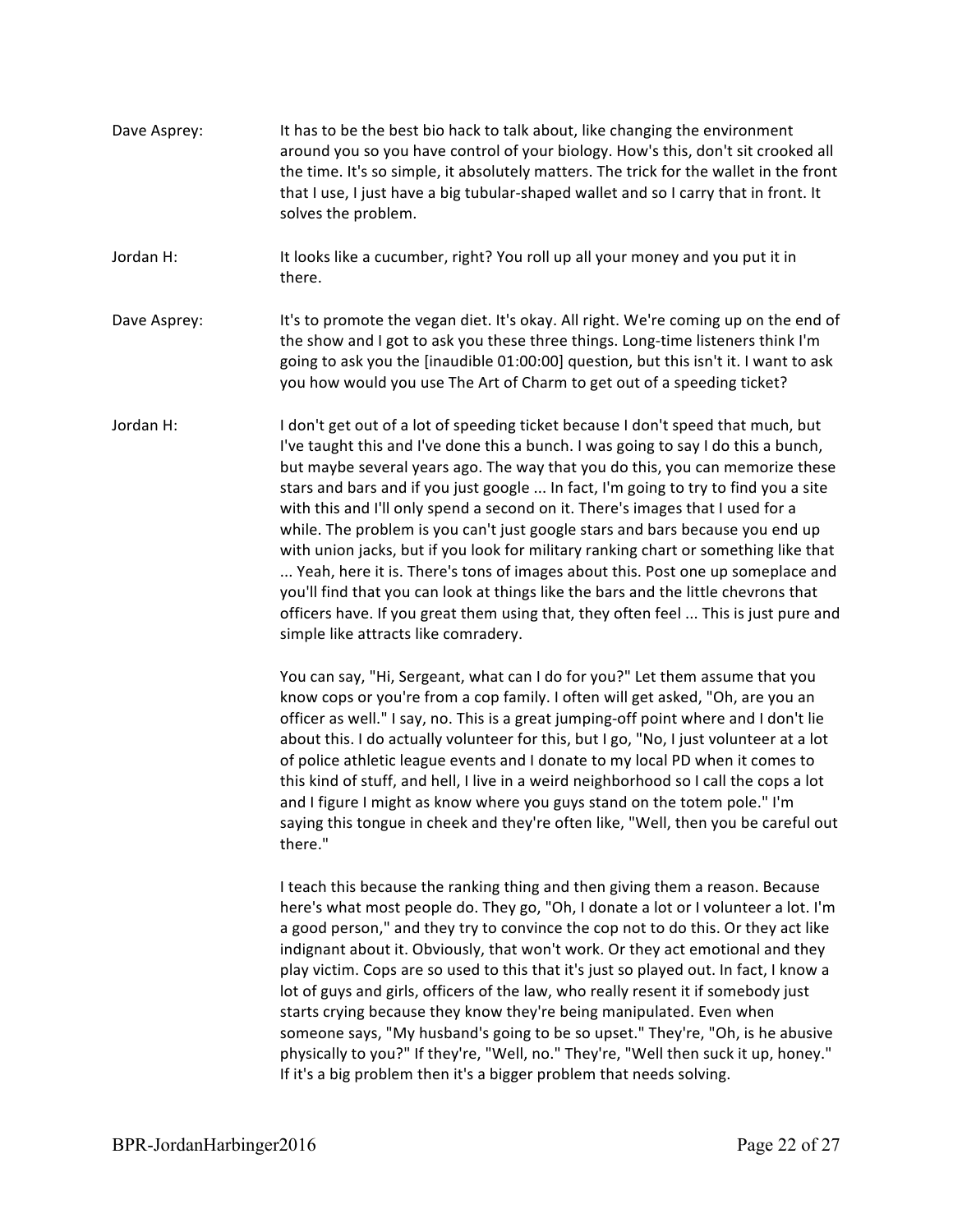Usually, they just cut right to the chase and it's, "No, I know you're crying because you think I'm going to feel bad for you." I've noticed my female cop friends, they just want to claw people when they do that. Talk about being in a masculine profession. They don't want to see this kind of crap happen. If you memorize the ranks and you engage them in that kind of sort of friendly way, they open the door for that. It's fine. I'll tell you, you know what? Even then you're looking at 50/50 speeding ticket, and cops are doing their job. There's no magic trick to getting out of a ticket. Anybody who says, "Oh, I do this thing every time and I get out of a ticket," they're just lying. Cops are supposed to give you a ticket, and frankly if you're speeding a bunch, you deserve one.

Talk about setting up pain points to create different habits, that's what they're designed to do. They're negative incentives. If you get them in a good mood, they feel a little sense of comradery and they open the door to you talking about something that you've done ideally for them. Frankly, on that token, go out and volunteer for a bunch of cop stuff because if you get pulled over by somebody who you were just standing next to at the bake sale or the turkey day trot thing, that will get you out of a ticket much more than anything I'd teach right now ever would.

Dave Asprey: Good point, healthy relationships. My favorite police experience was somewhere in southern California out in the middle of the desert. I got pulled over and I was really respectful and nice, just nonreactive. I ended up getting the ticket, but he knocked it down from whatever it was to whatever, some other amount. At the end of it he just looked at me, he goes, "You're a really nice man and he shook my hand." All right, that's a win. It's sort of like people don't act this way when you give them a ticket, what the hell? My view on these things which took me out of the anger and fight or flight mode is tickets are a driving tax. The more you drive, the more the chance you have getting a ticket. It's set up that way and the cops are just doing their job. They're just revenue enforcement. 

> It's okay. I would rather that they just increase my gas tax at the pump by two cents and we didn't have to do the whole speeding dance thing and people are really speeding. It's not how it is, so you just accept that. You go how's it going? I'm happy to pay my driving fee for this year. All the pain went away and then I was able to be more calm. Then I think they feel that and then they're nicer to you and you're nicer to them and it works.

Jordan H: Yeah, there's something to be said out there for understanding where people are coming from. Being a cop is a job I just wouldn't be able to deal myself just because it's so dangerous. It forces you to look at the world in a totally different way. Anything you can do to show that you understand that world a little bit will go a long way. Will it get you out of a ticket? Hopefully, not, actually but it should get you ... Maybe you'll be only 10 under instead of 15 or 10 over instead of 15.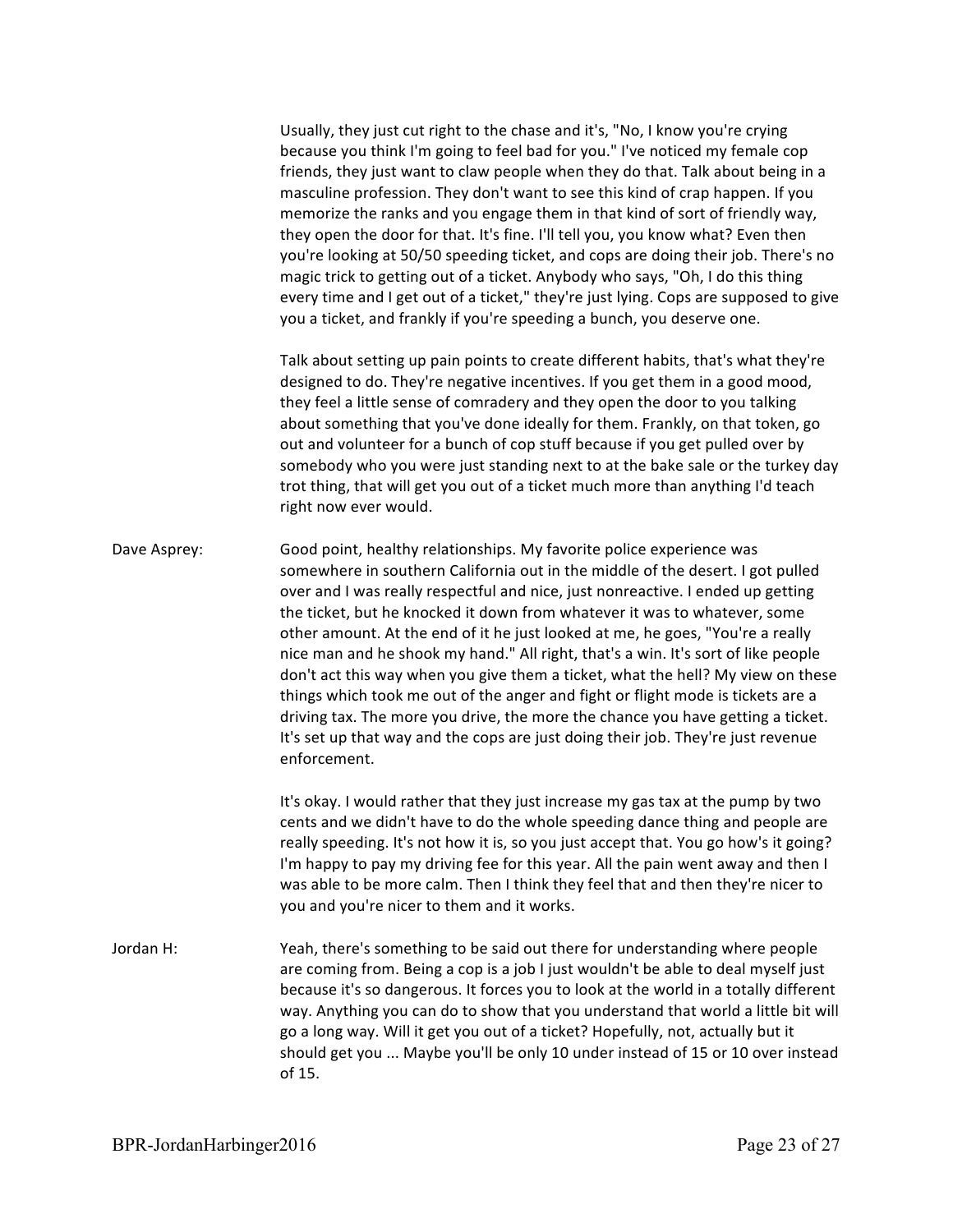Dave Asprey: There you go. Now I do want to ask you. I was going to ask three questions, but we're coming up on the end of the show. I want to ask you the Bulletproof question which is if someone came to you tomorrow and said I want to kick more ass at everything I do, I want to be better at everything, what are the three most important pieces of advice you have for me? What would you tell them?

Jordan H: It would be focus on your relationships and the reason is because you cannot do what an entire army of people can do. You can't learn on your own the way you could be taught by other people who are experts and knowledgeable in any field. You can't meet the amount of people that 10 friends of yours can meet. If you're focusing on your relationships and you're working really closely with helping other people get what they want, the law of reciprocity will show them towards helping you get what you want. That's an old Zig Ziglar type, maybe even Brian Tracy, some sort of old school wisdom there. The way that we do this is by, and I'll be really specific with the focus on your relationships, I can give you three points that should cover you here.

> One is ABG, so instead of ABC, always be closing, it's ABG, always be giving or always be generous. What I mean by that is if you write to me and you say hey, do you know how I can get a faster server for my show? I will make an introduction of another person in my network and I will do that freely. I will make several introductions. You have to do that. A lot of people think, well, that's a crap tip. That's not a real tip. You'd be surprised how many people will think well, I can't do anything with your server, so I really don't know and they give up. Or I see a lot of this in networking circles and entrepreneur circles, oh, I really need a graphic designer, and there's a whole tier of people that go, "Well, I'm not a graphic designer so I can't really help."

> It's all about figuring out how to plug people in your network into each other because if you have to do the work yourself, you're going to go, "Ugh, do I have time for this? Do I want to help this person? Do I have the expertise?" It doesn't matter. It's scalable if you're just connecting people to each other. You could send 150 emails a day creating relationships with two different people and you'd do that before dinner, but you can only help a certain small number of people yourself. You want to ABG, always be giving, and looking for opportunities to give to other people, especially if that opportunity and that giving is just an introduction to somebody else in your network. Super powerful and super scalable.

Dave Asprey: I got to say that always be giving thing, just in the conversation of this of helping others, you and I just talked about Peter Diamandis, we talked about Hal Elrod. We've mentioned other people, the same thing. There's no business rationale for doing it. Good people, you send attention to good people and that is a huge piece of advice and it's one I don't hear very often. I've heard this question answered about 350 times. I love that you chose always be giving. Just being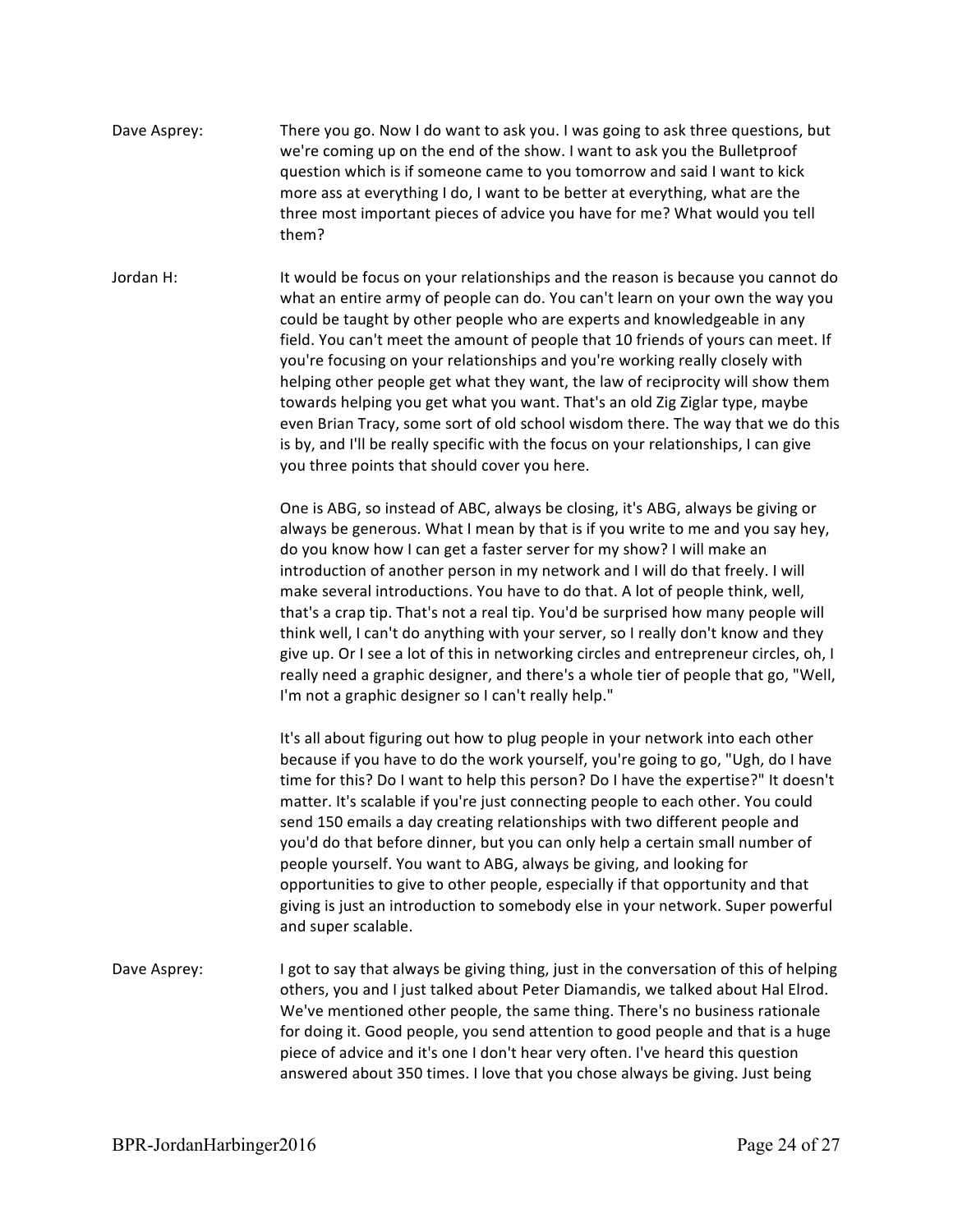generous without expecting something in return is so fundamental so thank you for sharing that, man.

- Jordan H: Yeah. I appreciate your appreciation. The second tier of that is don't keep score. This is where the ABG people ... Most people will either not ABG in the first place. Most people are looking for what they can get from it. Even if you're ABG or not, the keeping score thing will bite people in the butt. Here's what this would look like. Hey, Jordan, we should do a show on my new book coming out in April, and I don't know if you have a new book coming out in April, so don't get your hopes up, Bulletproof fans. I don't know when the new one comes out.
- Dave Asprey: By the way, April is my book [crosstalk 01:08:54]
- Jordan H: Is it really?
- Dave Asprey: Yeah, good call, man.
- Jordan H: Wow [crosstalk 01:08:58]
- Dave Asprey: [Crosstalk 01:08:59] develop psychic powers, I gotcha.

Jordan H: Yeah, no worries. We'll talk about that on the next show. I'll say sure, I'd love to promote that, I think it'd be really fun. I'll help you with your launch. What you should not then do is go, yeah, also I'd like to come back on Bulletproof in April and you should mail it out in your newsletter and blah, blah, blah. If people want to help you, let that be a completely independent action. Don't turn it into a transaction, because what you do when you keep score is two different things. One you end up turning what should just be I like helping people, I like helping my friends or I like making friends, into transactional relationships where they're then afraid to ask you for anything because they're afraid of what you might ask for in return.

> That's not good because that cuts you off. That cuts you off as a no on their network because they go, "Crap, I'd love to have Jordan's help in launching my book, but I really don't want to have him back on the show in April because it's just going to be so hectic. Just don't even email him." Then I'm out that opportunity and you're out that opportunity, so it's a net loss for both of us and it turns it into the transactional thing which it builds resentment.

The other thing that it does is whenever anybody keeps score there's always an imbalance. The person keeping score never feels like they got a good deal. If I'm keeping score and you're, "Hey, can you help me my book launch in April," and I go, "Yeah, sure." If I'm keeping score secretly and not asking you for anything, then what happens is I start to resent you because I go, "Freaking Dave always asks to be on my show and I'm always launching his books. He's never asked me to fly out to where his stuff is. I don't even get free coffee at Bulletproof store." I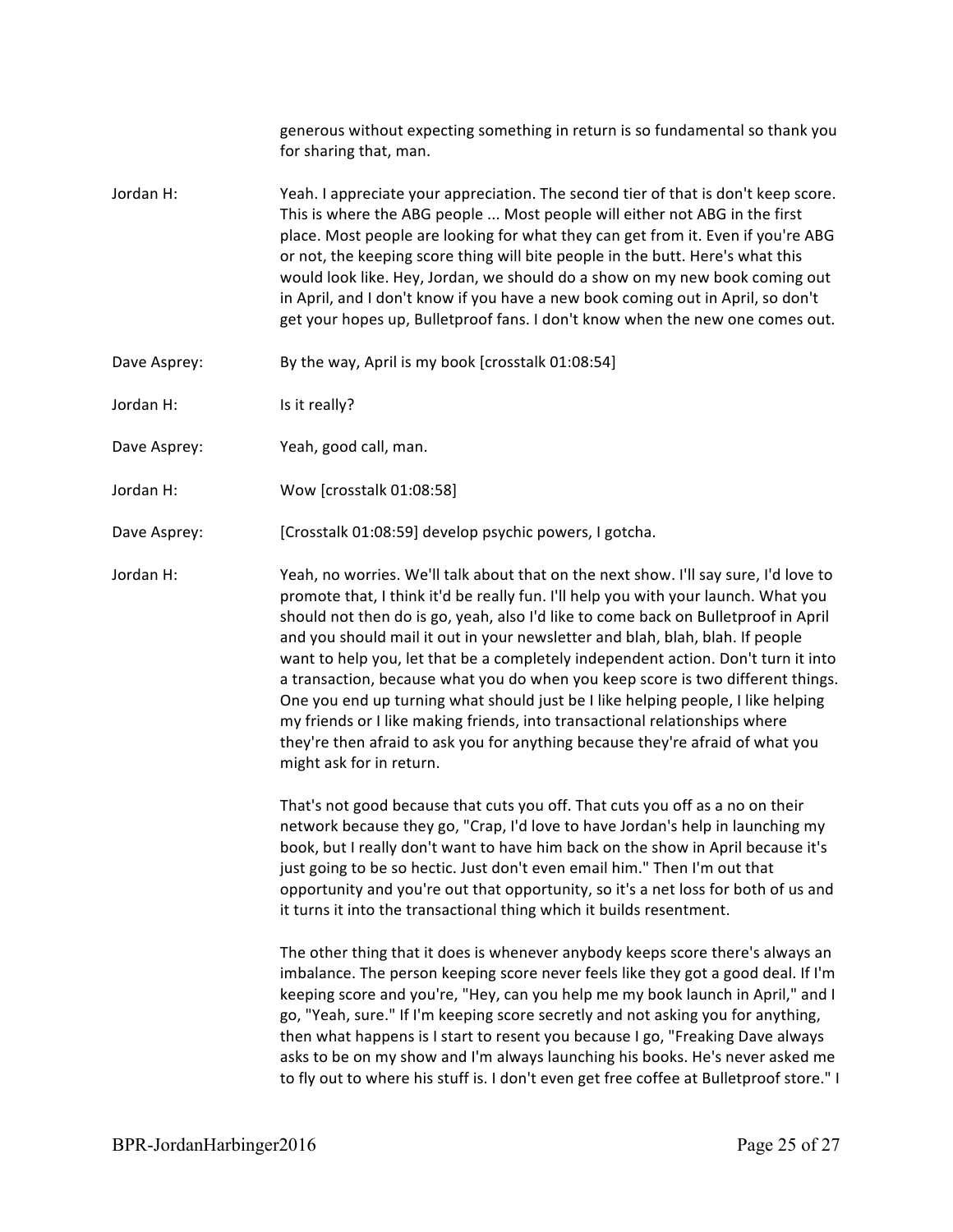|              | just build this weird entitled covert contract where we are both in some sort of<br>weird agreement, but you don't know about it. Only I know about it.                                                                                                                                                                                                                                                                                                                                                                                                                                                                                                                                                                                                                                                                                                                                                                                                                                                                                                                                                                                                                                                                                                |
|--------------|--------------------------------------------------------------------------------------------------------------------------------------------------------------------------------------------------------------------------------------------------------------------------------------------------------------------------------------------------------------------------------------------------------------------------------------------------------------------------------------------------------------------------------------------------------------------------------------------------------------------------------------------------------------------------------------------------------------------------------------------------------------------------------------------------------------------------------------------------------------------------------------------------------------------------------------------------------------------------------------------------------------------------------------------------------------------------------------------------------------------------------------------------------------------------------------------------------------------------------------------------------|
| Dave Asprey: | That's called business co-dependence. It drives me nuts.                                                                                                                                                                                                                                                                                                                                                                                                                                                                                                                                                                                                                                                                                                                                                                                                                                                                                                                                                                                                                                                                                                                                                                                               |
| Jordan H:    | Yeah, and it's called covert contracts as well in relationships where the<br>equivalent is outside of business, we all have this guy friend in college. He drives<br>this girl to the airport. He's picking up her books. He's going grocery shopping,<br>he's doing all this stuff for her. She's like we're just friends. Meanwhile he's like<br>one day she's going to realize I'm the one. Then he gets drunk one day and he's,<br>"I'm calling Angela and I'm going to tell her she's horrible. I'm going to do all this<br>stuff for her," and you're, "No." That's a covert contract and we don't want that<br>in our business where I'm suddenly resenting everyone around me because I did<br>this for them but they never did anything for me. That's what keeping score is. It<br>is freaking toxic in your relationships.                                                                                                                                                                                                                                                                                                                                                                                                                  |
|              | Get rid of keeping score, always be generous, always be giving and you can scale<br>it. That's maybe two things, but I feel like they flesh out nicely.                                                                                                                                                                                                                                                                                                                                                                                                                                                                                                                                                                                                                                                                                                                                                                                                                                                                                                                                                                                                                                                                                                |
| Dave Asprey: | They do indeed. That's a phenomenal answer. All right, Jordan, I know people<br>can go to TheArtofCharm.com. They go to iTunes and go The Art of Charm show.<br>Is there anywhere else that they should go to learn more about the cool stuff<br>you do?                                                                                                                                                                                                                                                                                                                                                                                                                                                                                                                                                                                                                                                                                                                                                                                                                                                                                                                                                                                               |
| Jordan H:    | Yeah, since you're listening to a podcast, I'd love it if people tuned into The Art<br>of Charm podcast as well. Yeah, we also have a challenge that we're doing<br>speaking of relationships, where we are helping people to foster new<br>relationships for business and personal reasons and we're also helping people<br>get outside their comfort zone if they find themselves being in a workaholic<br>mode, heads down all the time, or they don't know how to start the networking<br>and relationship development process. That's at TheArtofCharm.com/challenge.<br>Or if people are in the States they can text the word Charmed, C-H-A-R-M-E-D,<br>to 33444. It's Charmed to 33444 and it basically will say, "What's your email." If<br>you're driving and you're at a red light, you don't have to try to navigate on<br>Safari or whatever on Chrome. You can just text it and it will ask for your email<br>and it sends you the challenges. It's super fun. We have 5,000 people doing it<br>and it's just rad to see how many connections are being made for personal and<br>professional reasons. People are getting promotions and stuff so that's what we<br>got going on right now and it will be going for the next few months. |
| Dave Asprey: | Well, that was 33444 text Charmed, I remember that right?                                                                                                                                                                                                                                                                                                                                                                                                                                                                                                                                                                                                                                                                                                                                                                                                                                                                                                                                                                                                                                                                                                                                                                                              |
| Jordan H:    | Yeah, the 33444, so that's the phone number, 33444, and you text the word<br>Charmed to it. It's weird because in Europe they have that just everywhere but<br>in the States those short codes, they're just not that common. I think they're<br>just starting to be on commercials and stuff, or maybe I'm just behind.                                                                                                                                                                                                                                                                                                                                                                                                                                                                                                                                                                                                                                                                                                                                                                                                                                                                                                                               |